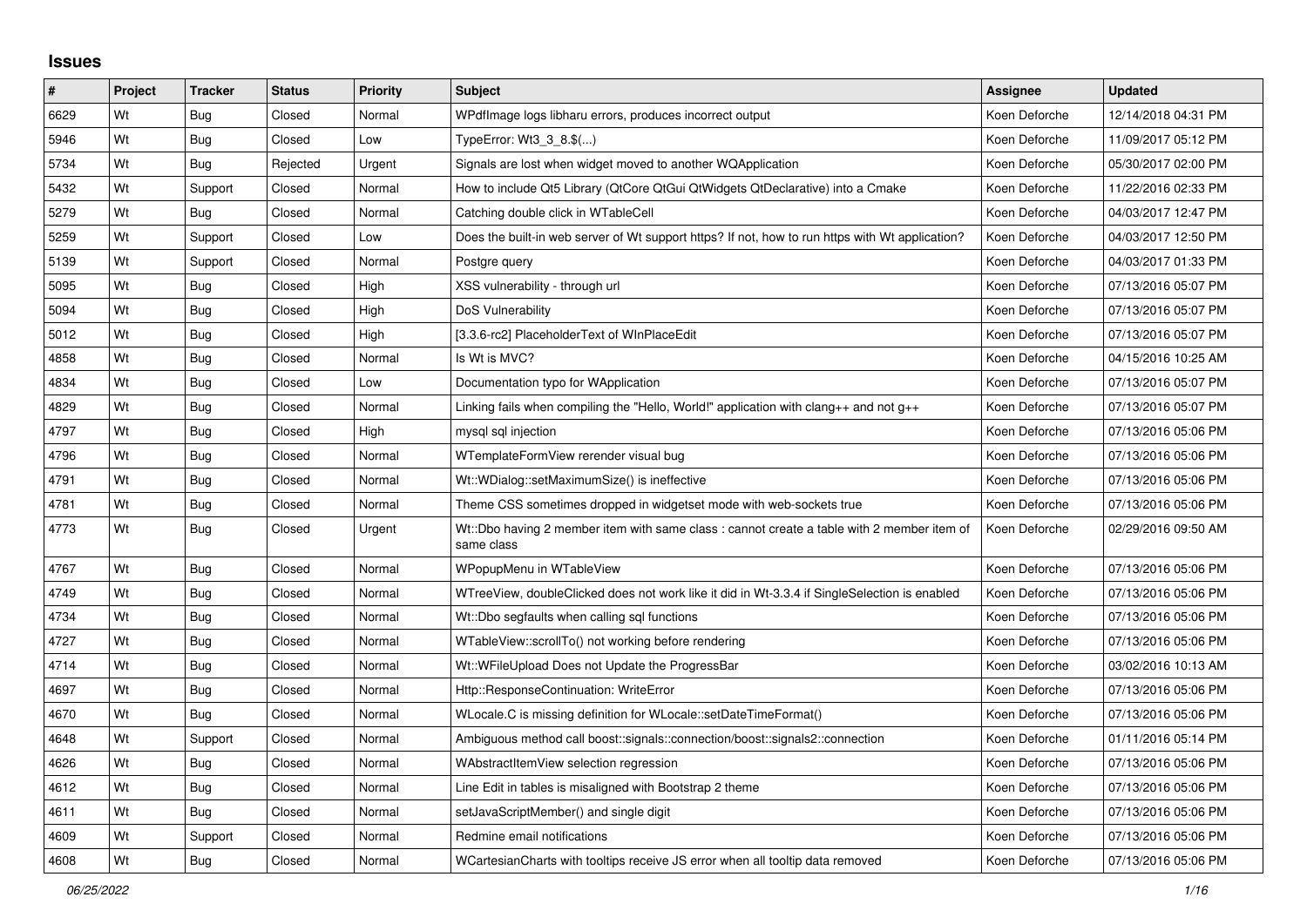| $\vert$ # | Project | <b>Tracker</b> | <b>Status</b> | <b>Priority</b> | Subject                                                                                              | <b>Assignee</b> | <b>Updated</b>      |
|-----------|---------|----------------|---------------|-----------------|------------------------------------------------------------------------------------------------------|-----------------|---------------------|
| 4607      | Wt      | <b>Bug</b>     | Closed        | Normal          | [3.3.5.-rc2] JavaScript error "g is undefined"                                                       | Koen Deforche   | 07/13/2016 05:06 PM |
| 4606      | Wt      | <b>Bug</b>     | Closed        | Normal          | QueryModel setData emits dataChanged prior to database commit                                        | Koen Deforche   | 07/13/2016 05:06 PM |
| 4584      | Wt      | <b>Bug</b>     | Closed        | Normal          | wt-3.3.5-rc2 fails to compile on arm with gcc 5.2                                                    | Koen Deforche   | 07/13/2016 05:06 PM |
| 4560      | Wt      | <b>Bug</b>     | Closed        | Normal          | Standard path for wt.config isn't right                                                              | Koen Deforche   | 07/13/2016 05:06 PM |
| 4521      | Wt      | <b>Bug</b>     | Closed        | High            | wt 3.3.5 installation problem                                                                        | Koen Deforche   | 11/04/2015 09:21 AM |
| 4515      | Wt      | <b>Bug</b>     | Closed        | Normal          | CMake make install with CMAKE INSTALL PREFIX                                                         | Koen Deforche   | 11/04/2015 09:21 AM |
| 4514      | Wt      | <b>Bug</b>     | Closed        | Normal          | Validation inside a WDialog does not format the line edit with has-error                             | Koen Deforche   | 11/04/2015 09:21 AM |
| 4512      | Wt      | <b>Bug</b>     | Closed        | Normal          | JQuery event handlers stop working after widget reparenting                                          | Koen Deforche   | 11/04/2015 09:21 AM |
| 4510      | Wt      | <b>Bug</b>     | Closed        | Normal          | WCartesianCharts with tooltips in layout fail with javascript error                                  | Koen Deforche   | 11/04/2015 09:21 AM |
| 4490      | Wt      | Support        | Closed        | Normal          | connection to pushbutton does not work                                                               | Koen Deforche   | 11/04/2015 09:21 AM |
| 4488      | Wt      | <b>Bug</b>     | Closed        | Normal          | currentUrl in WResource                                                                              | Koen Deforche   | 11/04/2015 09:21 AM |
| 4469      | Wt      | <b>Bug</b>     | Closed        | Normal          | 3.3.5 RC release notes' description of WWebWidget::setHtmlTagName() contradicts its<br>documentation | Koen Deforche   | 11/04/2015 09:21 AM |
| 4452      | Wt      | <b>Bug</b>     | Closed        | Normal          | WTextEdit.min.js is out-of-date on github                                                            | Koen Deforche   | 11/04/2015 09:21 AM |
| 4398      | Wt      | <b>Bug</b>     | Closed        | Normal          | <b>Broken Links</b>                                                                                  | Koen Deforche   | 09/10/2015 10:03 PM |
| 4326      | Wt      | <b>Bug</b>     | Closed        | High            | Chart::WAbstractChart::setAutoLayoutEnabled() and server side font metrics                           | Koen Deforche   | 09/10/2015 10:03 PM |
| 4294      | Wt      | <b>Bug</b>     | Closed        | Normal          | Synthetic Primary Key Not Being Reported Correctly                                                   | Koen Deforche   | 09/10/2015 10:03 PM |
| 4290      | Wt      | <b>Bug</b>     | Closed        | Normal          | dbo-tutorial7 build error                                                                            | Koen Deforche   | 09/10/2015 10:03 PM |
| 4285      | Wt      | <b>Bug</b>     | Closed        | High            | ServerSideFontMetrics not available; Charts returns a blank page                                     | Koen Deforche   | 11/04/2015 09:21 AM |
| 4273      | Wt      | <b>Bug</b>     | Closed        | Normal          | promptPassword in letUpdatePassword                                                                  | Koen Deforche   | 09/10/2015 10:03 PM |
| 4271      | Wt      | <b>Bug</b>     | Closed        | Normal          | [wt-3.3.4] A clickable WPopupMenuItem result null after a WDialog is closed                          | Koen Deforche   | 09/10/2015 10:03 PM |
| 4246      | Wt      | <b>Bug</b>     | Closed        | Normal          | WDialog is hidden, if a item of a contained WPopupMenu is clicked and setTransient(true) is<br>set   | Koen Deforche   | 09/10/2015 10:03 PM |
| 4244      | Wt      | <b>Bug</b>     | Closed        | Urgent          | WTabWidget tab not closing                                                                           | Koen Deforche   | 09/10/2015 10:03 PM |
| 4241      | Wt      | <b>Bug</b>     | Closed        | Normal          | Missing cookie: WtInternalPath                                                                       | Koen Deforche   | 08/26/2015 11:26 AM |
| 4229      | Wt      | <b>Bug</b>     | Closed        | Normal          | bindString (WTemplate) and utf-8 special chars                                                       | Koen Deforche   | 09/10/2015 10:03 PM |
| 4210      | Wt      | <b>Bug</b>     | Closed        | Normal          | WCalendar localization problem                                                                       | Koen Deforche   | 09/10/2015 10:03 PM |
| 4198      | Wt      | <b>Bug</b>     | Closed        | Normal          | Minified Wt.min.js may be out-of-date                                                                | Koen Deforche   | 09/10/2015 10:03 PM |
| 4188      | Wt      | Feature        | Closed        | Normal          | Consider performance-related patches to Render.                                                      | Koen Deforche   | 09/10/2015 10:03 PM |
| 4187      | Wt      | <b>Bug</b>     | Closed        | Low             | Debugger statement in WSuggestionPopup.js                                                            | Koen Deforche   | 09/10/2015 10:03 PM |
| 4155      | Wt      | Bug            | Closed        | Normal          | [3.3.4] Binding UTF8 Strings                                                                         | Koen Deforche   | 09/10/2015 10:03 PM |
| 4114      | Wt      | Support        | Closed        | Normal          | compilation error with Wt::Dbo::dbo_traits<>: previous definition                                    | Koen Deforche   | 11/04/2015 09:20 AM |
| 4106      | Wt      | <b>Bug</b>     | Closed        | Normal          | 3.3.4 Checkboxes                                                                                     | Koen Deforche   | 08/26/2015 12:03 PM |
| 4034      | Wt      | <b>Bug</b>     | Closed        | Urgent          | File Open Dialog: WidgetSet mode and Cross Origin requests                                           | Koen Deforche   | 11/04/2015 09:20 AM |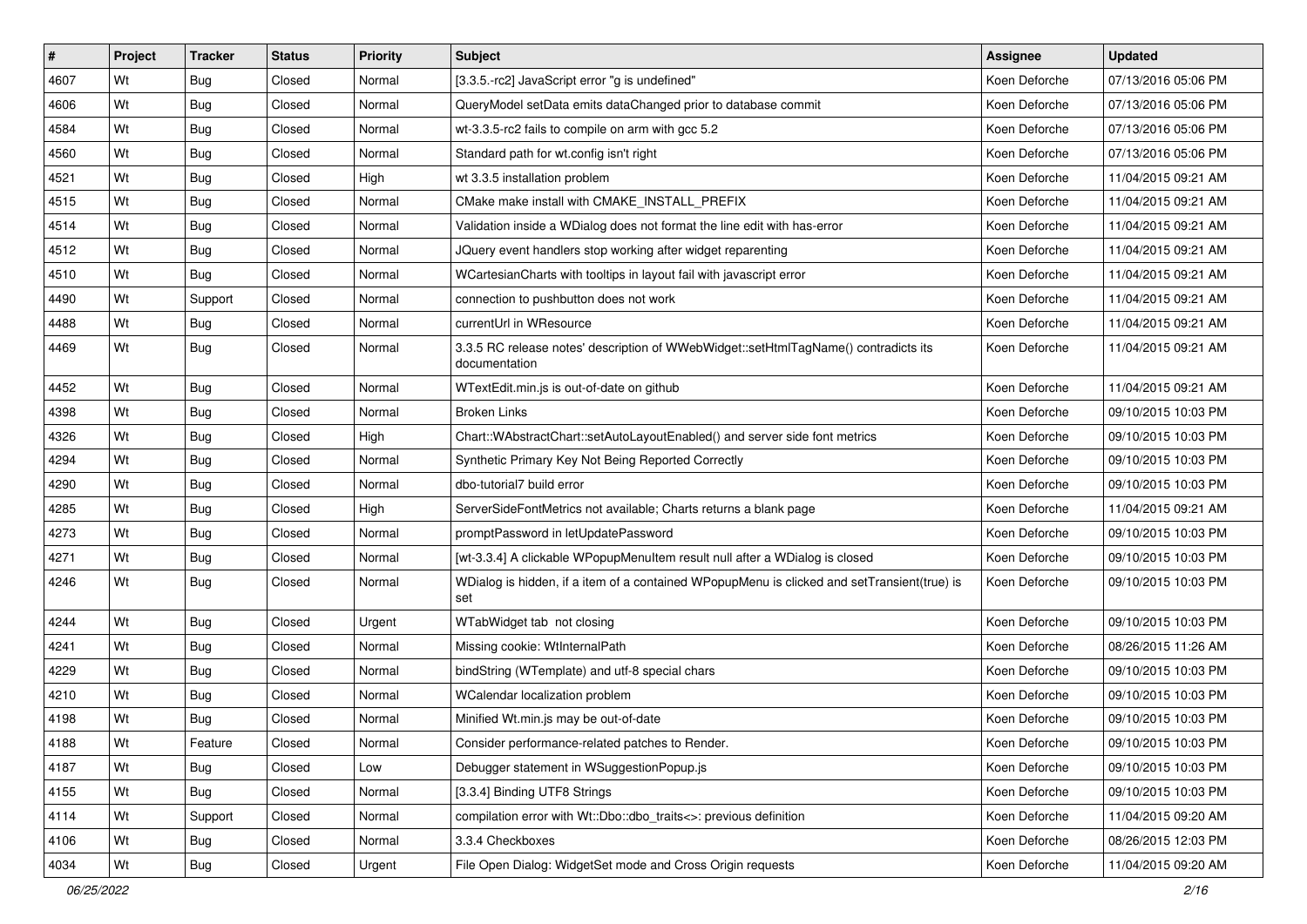| $\vert$ # | Project | <b>Tracker</b> | <b>Status</b> | <b>Priority</b> | <b>Subject</b>                                                                                            | <b>Assignee</b> | <b>Updated</b>      |
|-----------|---------|----------------|---------------|-----------------|-----------------------------------------------------------------------------------------------------------|-----------------|---------------------|
| 4005      | Wt      | <b>Bug</b>     | Closed        | Normal          | segfault with segmented HTTP header                                                                       | Koen Deforche   | 11/04/2015 09:20 AM |
| 3957      | Wt      | <b>Bug</b>     | Closed        | High            | WBoxLayout::setResizable() initialSize produces errors with dynamic layout if other widgets<br>are hidden | Koen Deforche   | 11/04/2015 09:20 AM |
| 3909      | Wt      | Support        | Closed        | Normal          | Best Way to Keep a Session Between Tabs                                                                   | Koen Deforche   | 03/26/2015 09:39 PM |
| 3906      | Wt      | Bug            | Closed        | High            | wt-3.3.4-rc2: WAxis does not have a virtual autoDataFormat() method!                                      | Koen Deforche   | 03/20/2015 04:31 PM |
| 3903      | Wt      | <b>Bug</b>     | Closed        | Normal          | Wt 3.3.4-rc2: wtwithgt and websockets                                                                     | Koen Deforche   | 03/26/2015 09:39 PM |
| 3881      | Wt      | <b>Bug</b>     | Closed        | Normal          | Unexpected "Reentrant statement use is not yet implemented"                                               | Koen Deforche   | 08/26/2015 11:41 AM |
| 3878      | Wt      | Bug            | Closed        | Normal          | JSignal: bad argument format                                                                              | Koen Deforche   | 03/25/2015 07:48 AM |
| 3811      | Wt      | Support        | Closed        | Normal          | replace div by ol inside WContainerWidget                                                                 | Koen Deforche   | 03/17/2015 08:20 AM |
| 3810      | Wt      | Bug            | Closed        | Normal          | WContainerWidget size stuck to its minimumSize                                                            | Koen Deforche   | 03/17/2015 08:20 AM |
| 3799      | Wt      | Feature        | Closed        | Normal          | Error in the code class of RedirectEndpoint                                                               | Koen Deforche   | 03/17/2015 08:20 AM |
| 3798      | Wt      | <b>Bug</b>     | Closed        | Normal          | Application terminates after calling the function addOAuth class AuthWidget                               | Koen Deforche   | 03/17/2015 08:20 AM |
| 3752      | Wt      | Support        | Closed        | Normal          | using where on the find() method in order to query database generate lower case query                     | Koen Deforche   | 03/17/2015 08:20 AM |
| 3749      | Wt      | <b>Bug</b>     | Closed        | Normal          | Trying to Build CssParser.o using Boost 1.57.0                                                            | Koen Deforche   | 03/17/2015 08:20 AM |
| 3748      | Wt      | <b>Bug</b>     | Closed        | Normal          | Transient WPopupWidget does not appear at the first show() call                                           | Koen Deforche   | 03/17/2015 08:20 AM |
| 3746      | Wt      | Support        | Closed        | Normal          | add website backstage                                                                                     | Koen Deforche   | 03/17/2015 08:20 AM |
| 3739      | Wt      | Support        | Closed        | Normal          | Themes do not clean up after themselves / it is not possible to switch themes dynamically                 | Koen Deforche   | 03/09/2015 11:45 PM |
| 3737      | Wt      | Bug            | Closed        | Normal          | Rendering issue in WTableView (and probably WTreeView) headers after column resize                        | Koen Deforche   | 03/17/2015 08:20 AM |
| 3735      | Wt      | <b>Bug</b>     | Closed        | Normal          | wtwithgt: triggerUpdate() causes rendering outside the Qt-Thread-Context                                  | Koen Deforche   | 03/17/2015 08:20 AM |
| 3734      | Wt      | Support        | Closed        | Normal          | WTextEdit (to edit) and WText (to view).                                                                  | Koen Deforche   | 03/17/2015 08:20 AM |
| 3733      | Wt      | Support        | Closed        | Normal          | WTextEdit                                                                                                 | Koen Deforche   | 03/17/2015 08:20 AM |
| 3732      | Wt      | <b>Bug</b>     | Closed        | Normal          | WPushButton + setMenu(WPopupMenu) + menu->addItem(tr("some-string"))                                      | Koen Deforche   | 03/09/2015 11:49 PM |
| 3731      | Wt      | Support        | Closed        | Normal          | can't find "resources/tiny_mce/tiny_mce.js"                                                               | Koen Deforche   | 03/17/2015 08:20 AM |
| 3728      | Wt      | Support        | Closed        | Normal          | download files                                                                                            | Koen Deforche   | 03/17/2015 08:20 AM |
| 3727      | Wt      | <b>Bug</b>     | Closed        | Normal          | how to jump from one page to another page?                                                                | Koen Deforche   | 03/17/2015 08:20 AM |
| 3726      | Wt      | <b>Bug</b>     | Closed        | High            | Non compiling wt                                                                                          | Koen Deforche   | 03/09/2015 10:07 AM |
| 3721      | Wt      | <b>Bug</b>     | Closed        | Normal          | WTextEdit break WTemplate.                                                                                | Koen Deforche   | 09/10/2015 10:02 PM |
| 3720      | Wt      | <b>Bug</b>     | Closed        | Normal          | Tooltip placement                                                                                         | Koen Deforche   | 03/17/2015 08:20 AM |
| 3719      | Wt      | <b>Bug</b>     | Closed        | Normal          | WTableView grows horizontally when vertical scrollbar is visible                                          | Koen Deforche   | 03/17/2015 08:20 AM |
| 3718      | Wt      | <b>Bug</b>     | Closed        | Normal          | WTemplate with <iframe> or <object> blocks mouseWentDown</object></iframe>                                | Koen Deforche   | 03/17/2015 08:20 AM |
| 3713      | Wt      | <b>Bug</b>     | Closed        | Normal          | Mouse Click event emitted on mouseDrag + mouse click is not catching right click event<br>properly        | Koen Deforche   | 03/17/2015 08:20 AM |
| 3710      | Wt      | <b>Bug</b>     | Closed        | Normal          | Wt web site hangs for several seconds during loading on Firefox $+$ OS X                                  | Koen Deforche   | 08/26/2015 11:54 AM |
| 3706      | Wt      | <b>Bug</b>     | Closed        | Immediate       | WFileload                                                                                                 | Koen Deforche   | 03/09/2015 05:14 PM |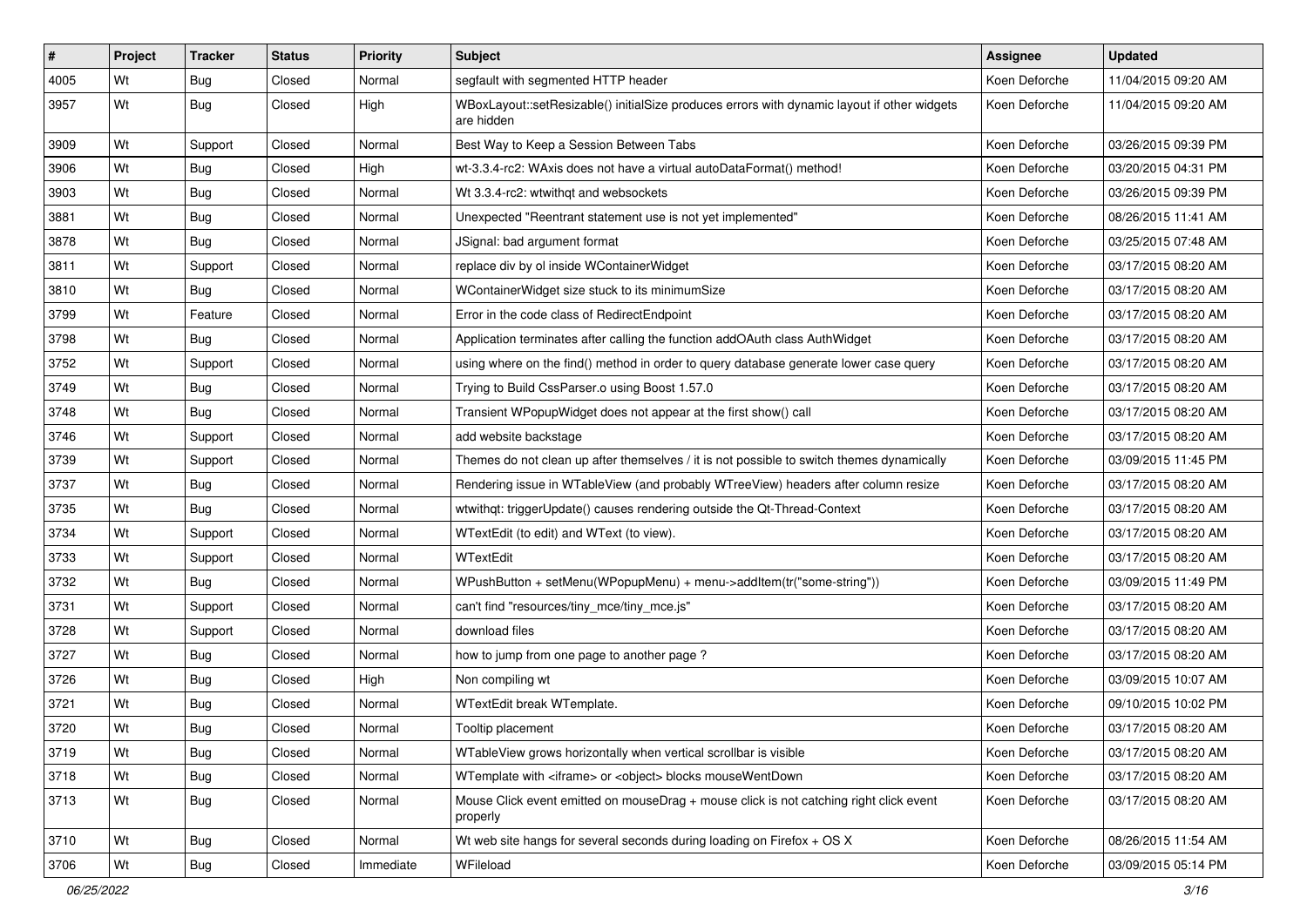| $\sharp$ | Project | <b>Tracker</b> | <b>Status</b> | <b>Priority</b> | <b>Subject</b>                                                                                                  | Assignee      | <b>Updated</b>      |
|----------|---------|----------------|---------------|-----------------|-----------------------------------------------------------------------------------------------------------------|---------------|---------------------|
| 3705     | Wt      | Support        | Closed        | Normal          | Mediaplayer: Visualisation of audio                                                                             | Koen Deforche | 03/17/2015 08:20 AM |
| 3702     | Wt      | <b>Bug</b>     | Closed        | Urgent          | WStackedWidget                                                                                                  | Koen Deforche | 03/09/2015 05:23 PM |
| 3701     | Wt      | Feature        | Closed        | Normal          | Support bootstrap 3's glyphicons                                                                                | Koen Deforche | 03/06/2015 01:07 PM |
| 3700     | Wt      | Support        | Closed        | Normal          | QtNetwork support                                                                                               | Koen Deforche | 03/17/2015 08:19 AM |
| 3697     | Wt      | <b>Bug</b>     | Closed        | High            | MySQL Backend Programming Error: unknown type 9                                                                 | Koen Deforche | 03/17/2015 08:19 AM |
| 3696     | Wt      | Support        | Closed        | Normal          | WServer instantiation in GTest environment                                                                      | Koen Deforche | 03/09/2015 11:51 PM |
| 3695     | Wt      | <b>Bug</b>     | Closed        | Normal          | [wt-3.3.4-rc1] WPushButtons within (modal) WDialog cannot be clicked in Firefox with disabled<br>JavaSctript    | Koen Deforche | 03/17/2015 08:19 AM |
| 3694     | Wt      | Support        | Closed        | Normal          | Wt and existing C++ desktop applications                                                                        | Koen Deforche | 03/17/2015 08:19 AM |
| 3693     | Wt      | <b>Bug</b>     | Closed        | Normal          | Calling 'setTreeRoot' on WTreeTable with an empty string for 'header' causes treetable to<br>render incorrectly | Koen Deforche | 03/17/2015 08:19 AM |
| 3692     | Wt      | <b>Bug</b>     | Closed        | Normal          | ScatterPlot does not work correctly except for line, curve                                                      | Koen Deforche | 03/17/2015 08:19 AM |
| 3690     | Wt      | <b>Bug</b>     | Closed        | Urgent          | WTableView virtual scrolling and (somtimes) selection broken by browser zoom.                                   | Koen Deforche | 03/17/2015 08:19 AM |
| 3689     | Wt      | Support        | Closed        | Normal          | the question about layout managers                                                                              | Koen Deforche | 08/26/2015 11:53 AM |
| 3687     | Wt      | <b>Bug</b>     | Closed        | Normal          | 2 fast clicks on different items in a List are recognized as doubleclick on the last item                       | Koen Deforche | 03/17/2015 08:19 AM |
| 3683     | Wt      | <b>Bug</b>     | Closed        | Normal          | display Chinese character                                                                                       | Koen Deforche | 02/16/2015 11:27 PM |
| 3681     | Wt      | <b>Bug</b>     | Closed        | Normal          | Duplicate declaration warning building multi-threaded examples with cmake                                       | Koen Deforche | 03/17/2015 08:19 AM |
| 3676     | Wt      | <b>Bug</b>     | Closed        | Normal          | WLineEdit::keyWentUp doesn't detect backspace, delete, etc.                                                     | Koen Deforche | 03/17/2015 08:19 AM |
| 3675     | Wt      | Support        | Closed        | Normal          | How does sequential invocation of application posted event and http request handle.                             | Koen Deforche | 03/17/2015 08:19 AM |
| 3674     | Wt      | <b>Bug</b>     | Closed        | Normal          | WSelectionBox::selectedIndexes()                                                                                | Koen Deforche | 03/17/2015 08:19 AM |
| 3672     | Wt      | Support        | Closed        | Immediate       | add a horizontal line                                                                                           | Koen Deforche | 03/09/2015 05:14 PM |
| 3670     | Wt      | Support        | Closed        | Normal          | Implementing conditional pen coloring in a WSeries                                                              | Koen Deforche | 03/17/2015 04:52 PM |
| 3667     | Wt      | Support        | Closed        | Normal          | Performance with high number of objects                                                                         | Koen Deforche | 02/16/2015 01:32 PM |
| 3662     | Wt      | <b>Bug</b>     | Closed        | Normal          | WTreeTable doesn't render empty (or whitespace) WText column widgets correctly                                  | Koen Deforche | 03/17/2015 08:19 AM |
| 3658     | Wt      | Support        | Closed        | Normal          | iframe to fill available space                                                                                  | Koen Deforche | 03/17/2015 04:54 PM |
| 3655     | Wt      | <b>Bug</b>     | Closed        | Normal          | #define WT_USTRING WString                                                                                      | Koen Deforche | 03/17/2015 08:18 AM |
| 3653     | Wt      | <b>Bug</b>     | Closed        | Normal          | Resizable WDialogs with the Bootstrap themes are missing visible resize handles                                 | Koen Deforche | 03/17/2015 08:18 AM |
| 3652     | Wt      | Bug            | Closed        | Normal          | With multiple modeless WDialogs open, only the top one can be closed with the escape key                        | Koen Deforche | 03/17/2015 08:18 AM |
| 3651     | Wt      | <b>Bug</b>     | Closed        | Normal          | WTreeTable doesn't resize rows when WPushButtons are used as column widgets:                                    | Koen Deforche | 03/17/2015 08:18 AM |
| 3650     | Wt      | <b>Bug</b>     | Closed        | Normal          | WTreeTable doesn't render child nodes properly if they are added after tree root is expanded                    | Koen Deforche | 03/17/2015 08:18 AM |
| 3644     | Wt      | <b>Bug</b>     | Closed        | Normal          | XHTML Tooltip wrong position                                                                                    | Koen Deforche | 03/17/2015 08:18 AM |
| 3639     | Wt      | Bug            | Closed        | Normal          | Two memory leaks in Render with internal stylesheets                                                            | Koen Deforche | 03/17/2015 08:18 AM |
| 3638     | Wt      | <b>Bug</b>     | Closed        | Normal          | Forward slashes get urlencoded in internalPath without Javascript                                               | Koen Deforche | 03/17/2015 08:18 AM |
| 3635     | Wt      | Support        | Closed        | Low             | best design for WT app server                                                                                   | Koen Deforche | 10/28/2014 04:31 PM |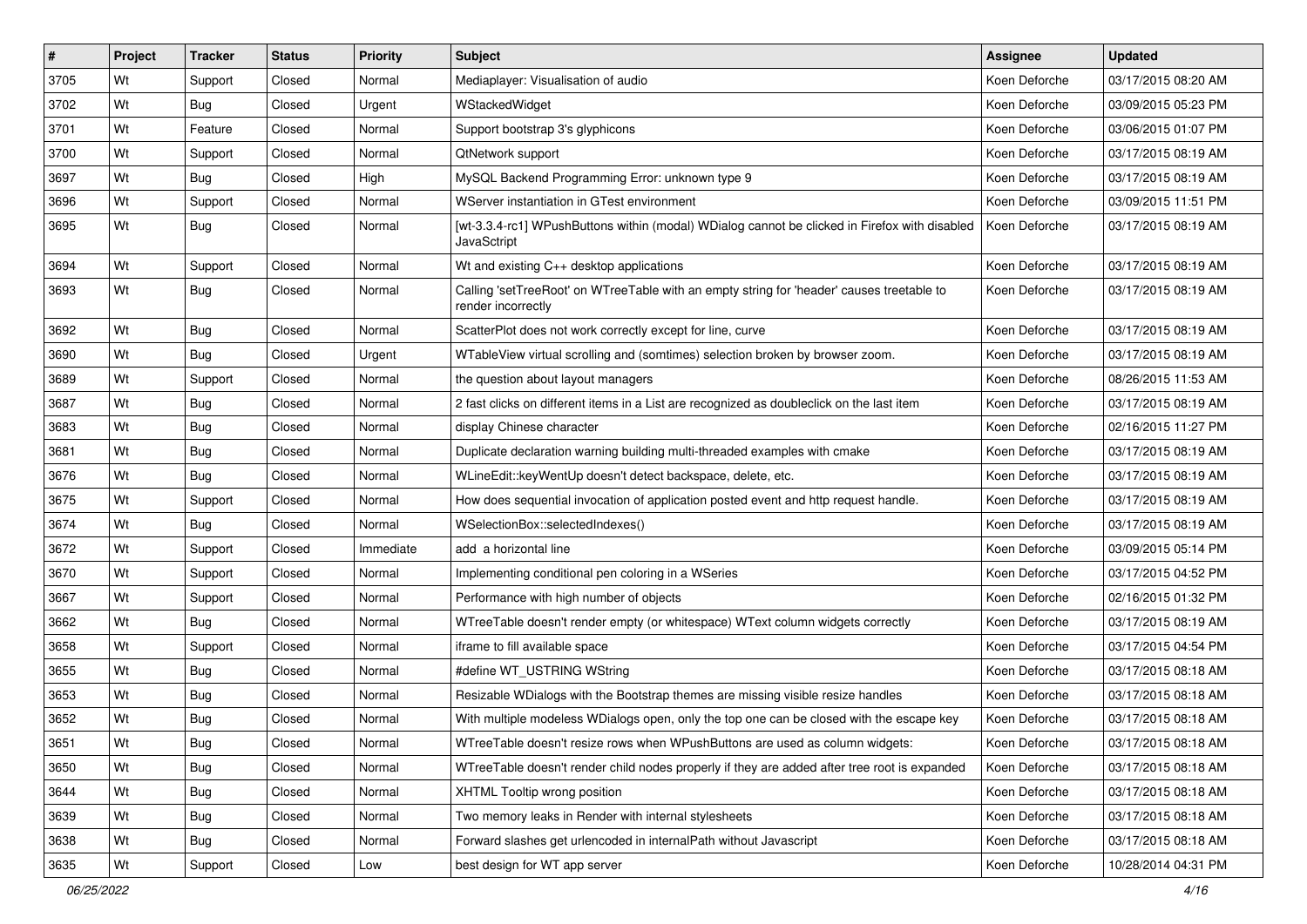| $\vert$ # | Project | <b>Tracker</b> | <b>Status</b> | <b>Priority</b> | Subject                                                                                                  | <b>Assignee</b> | <b>Updated</b>      |
|-----------|---------|----------------|---------------|-----------------|----------------------------------------------------------------------------------------------------------|-----------------|---------------------|
| 3631      | Wt      | Feature        | Closed        | Urgent          | Add onlnput() event to WFormWidget                                                                       | Koen Deforche   | 03/17/2015 08:18 AM |
| 3630      | Wt      | Support        | Closed        | Normal          | OS X Yosemite                                                                                            | Koen Deforche   | 03/09/2015 11:53 PM |
| 3628      | Wt      | Bug            | Closed        | Normal          | WTableView scroll bars vanishes when calling setRowHeight() at runtime                                   | Koen Deforche   | 03/17/2015 08:18 AM |
| 3626      | Wt      | Support        | Closed        | Normal          | Problem with including GraphicsMagick headers                                                            | Koen Deforche   | 03/17/2015 08:18 AM |
| 3623      | Wt      | <b>Bug</b>     | Closed        | Normal          | WVBoxLayout and WTableView                                                                               | Koen Deforche   | 11/09/2014 08:13 PM |
| 3622      | Wt      | Support        | Closed        | Normal          | information                                                                                              | Koen Deforche   | 10/22/2014 02:30 AM |
| 3621      | Wt      | Feature        | Closed        | Normal          | Dbo: Consider omitting select count(1) in QueryModel rowCount when possible                              | Koen Deforche   | 10/22/2014 02:30 AM |
| 3620      | Wt      | Support        | Closed        | High            | Compiling code                                                                                           | Koen Deforche   | 08/26/2015 10:45 AM |
| 3619      | Wt      | <b>Bug</b>     | Closed        | Normal          | Bug #3365                                                                                                | Koen Deforche   | 11/09/2014 08:32 PM |
| 3618      | Wt      | Bug            | Closed        | Normal          | Auth Dbo: Consider adding schema support for UserDatabase                                                | Koen Deforche   | 10/22/2014 02:29 AM |
| 3617      | Wt      | Support        | Closed        | Normal          | Signal from dead session causes reload, want to avoid that                                               | Koen Deforche   | 10/22/2014 02:29 AM |
| 3616      | Wt      | Feature        | Closed        | Normal          | Dbo: Consider providing access to quoted table names (with schemas)                                      | Koen Deforche   | 10/22/2014 02:29 AM |
| 3614      | Wt      | <b>Bug</b>     | Closed        | Low             | WidgetGallery Dialog example does not validate input without javascript                                  | Koen Deforche   | 04/12/2015 09:22 PM |
| 3611      | Wt      | i Bug          | Closed        | Normal          | WGoogleMap not rendering in QT5                                                                          | Koen Deforche   | 10/22/2014 02:29 AM |
| 3610      | Wt      | <b>Bug</b>     | Closed        | Normal          | Toggling Treeitems in a large WTreeView gets bugged (showing loading indicator, doubles<br>entries)      | Koen Deforche   | 10/22/2014 02:28 AM |
| 3605      | Wt      | Bug            | Closed        | Normal          | Possible bug with WSpinBox validator in test environment                                                 | Koen Deforche   | 05/08/2017 09:23 PM |
| 3604      | Wt      | <b>Bug</b>     | Closed        | Normal          | Possible bug on 'setObjectName' with WTableView                                                          | Koen Deforche   | 10/22/2014 02:28 AM |
| 3603      | Wt      | Support        | Closed        | Normal          | Dselpoy Examples On Linux Server                                                                         | Koen Deforche   | 10/22/2014 02:28 AM |
| 3600      | Wt      | Bug            | Closed        | Normal          | Wt::Http::Client request adding headers                                                                  | Koen Deforche   | 10/27/2014 12:56 PM |
| 3599      | Wt      | Feature        | Closed        | Normal          | Wt::Http::Client ssl certificate verification                                                            | Koen Deforche   | 10/22/2014 02:28 AM |
| 3598      | Wt      | i Bug          | Closed        | Normal          | Wt::Http::Client::setSslVerifyPath implementation missing                                                | Koen Deforche   | 10/22/2014 02:28 AM |
| 3585      | Wt      | <b>Bug</b>     | Closed        | Low             | Documentation typo for Wt::WSuggestionPopup                                                              | Koen Deforche   | 10/22/2014 02:28 AM |
| 3584      | Wt      | <b>Bug</b>     | Closed        | Low             | Fix typos in http://www.webtoolkit.eu/wt/documentation                                                   | Koen Deforche   | 10/22/2014 08:22 AM |
| 3582      | Wt      | <b>Bug</b>     | Closed        | Normal          | Bootstrap 3 and AuthWidget                                                                               | Koen Deforche   | 10/22/2014 02:28 AM |
| 3578      | Wt      | <b>Bug</b>     | Closed        | Normal          | WMessageBox setEscapeButton() implementation is missing                                                  | Koen Deforche   | 10/22/2014 02:28 AM |
| 3577      | Wt      | Bug            | Closed        | Normal          | Wt::Dbo with Sqlite3 backend: clearing a collection for a Dbo::ptr throws an "syntax error"<br>exception | Koen Deforche   | 10/22/2014 02:28 AM |
| 3575      | Wt      | Support        | Closed        | Normal          | Support of URL routing/navigation for RESTful web services                                               | Koen Deforche   | 10/22/2014 02:28 AM |
| 3574      | Wt      | Bug            | Closed        | Normal          | Wt::WCalendar browseToNextMonth() does not work correctly                                                | Koen Deforche   | 10/22/2014 02:28 AM |
| 3573      | Wt      | <b>Bug</b>     | Closed        | High            | Problem with button scroll in different views in firefox                                                 | Koen Deforche   | 08/26/2015 10:45 AM |
| 3571      | Wt      | Feature        | Closed        | Normal          | Abilty to setStyleClass for an "a" element in the menu library                                           | Koen Deforche   | 10/22/2014 02:28 AM |
| 3569      | Wt      | <b>Bug</b>     | Closed        | Normal          | bug in EventSignalBase::createUserEventCall member function in WSignal.C                                 | Koen Deforche   | 10/22/2014 02:28 AM |
| 3568      | Wt      | <b>Bug</b>     | Closed        | Normal          | javascript exeption occurs in my application in Wt.js                                                    | Koen Deforche   | 11/04/2015 09:20 AM |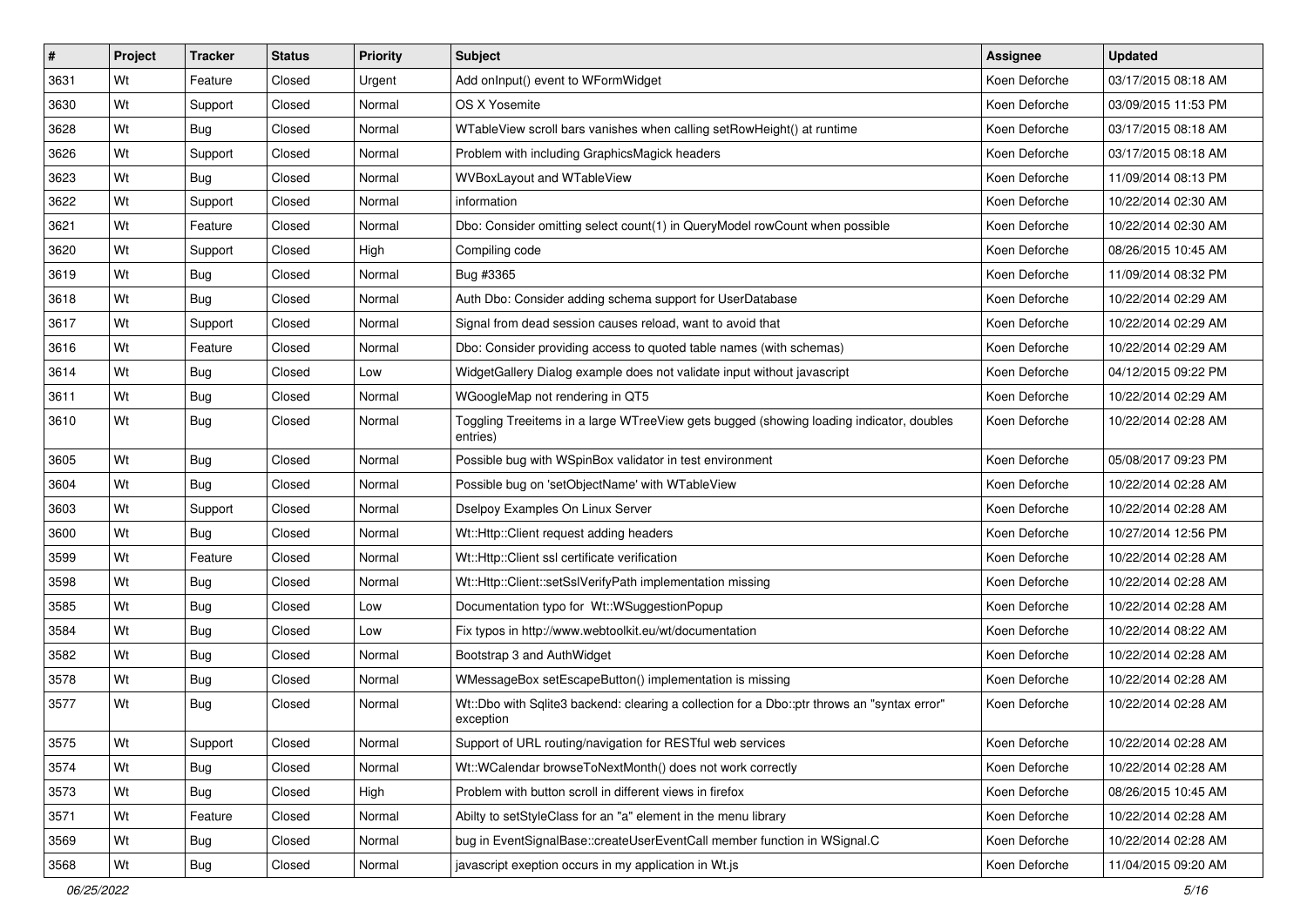| $\sharp$ | Project | <b>Tracker</b> | <b>Status</b> | <b>Priority</b> | <b>Subject</b>                                                                                                        | Assignee      | <b>Updated</b>      |
|----------|---------|----------------|---------------|-----------------|-----------------------------------------------------------------------------------------------------------------------|---------------|---------------------|
| 3562     | Wt      | Support        | Closed        | Immediate       | please help                                                                                                           | Koen Deforche | 10/22/2014 02:28 AM |
| 3558     | Wt      | Support        | Closed        | Urgent          | conexion a postgres y menu dinamico                                                                                   | Koen Deforche | 10/22/2014 02:28 AM |
| 3550     | Wt      | <b>Bug</b>     | Closed        | Normal          | Wt::Dbo::Call::~Call has noexcept( true ) by default                                                                  | Koen Deforche | 10/22/2014 02:28 AM |
| 3549     | Wt      | <b>Bug</b>     | Closed        | Normal          | Progressive Bootstrap Causes High Number of Application Instances                                                     | Koen Deforche | 10/22/2014 02:28 AM |
| 3545     | Wt      | <b>Bug</b>     | Closed        | Urgent          | Problem using Tab Widget (for closable tabs)                                                                          | Koen Deforche | 10/22/2014 02:28 AM |
| 3543     | Wt      | Bug            | Closed        | Normal          | WStackedWidget::removeChild segfault when removing current widget                                                     | Koen Deforche | 10/22/2014 02:28 AM |
| 3540     | Wt      | <b>Bug</b>     | Closed        | Normal          | plain HTML sessions limit bug                                                                                         | Koen Deforche | 10/22/2014 02:28 AM |
| 3539     | Wt      | <b>Bug</b>     | Closed        | Normal          | WTimer::singleShot() can leak memory                                                                                  | Koen Deforche | 10/22/2014 02:28 AM |
| 3536     | Wt      | <b>Bug</b>     | Closed        | Normal          | Paypal popup not scrollable                                                                                           | Koen Deforche | 10/22/2014 02:28 AM |
| 3535     | Wt      | <b>Bug</b>     | Closed        | Normal          | Paypal express checkout only supports us currency                                                                     | Koen Deforche | 10/22/2014 02:28 AM |
| 3534     | Wt      | Bug            | Closed        | Normal          | WMenuItem setDraggable and mouseWentUp inkompatible                                                                   | Koen Deforche | 10/22/2014 02:28 AM |
| 3533     | Wt      | <b>Bug</b>     | Closed        | Normal          | WPieChart label percentages are sometimes wrong                                                                       | Koen Deforche | 10/22/2014 02:28 AM |
| 3531     | Wt      | <b>Bug</b>     | Closed        | Normal          | use of Wt:: WAudio:: SetId() and Events crashes Wt Session                                                            | Koen Deforche | 10/22/2014 02:28 AM |
| 3526     | Wt      | <b>Bug</b>     | Closed        | Low             | member WTemplate.nestedTemplates is not used                                                                          | Koen Deforche | 10/22/2014 02:28 AM |
| 3525     | Wt      | Support        | Closed        | Normal          | Problem with WTreeTable on Google Chrome                                                                              | Koen Deforche | 10/22/2014 02:28 AM |
| 3521     | Wt      | Bug            | Closed        | Low             | Error in documentation (WTemplate)                                                                                    | Koen Deforche | 10/22/2014 02:28 AM |
| 3515     | Wt      | Feature        | Closed        | Immediate       | The use of name attribute of HTML element                                                                             | Koen Deforche | 10/22/2014 02:28 AM |
| 3508     | Wt      | Support        | Closed        | Normal          | Is it possible to attach databases with wt:: dbo and sqlite3 backend?                                                 | Koen Deforche | 10/22/2014 02:28 AM |
| 3505     | Wt      | <b>Bug</b>     | Closed        | Normal          | Wt::Utils - urlEncode                                                                                                 | Koen Deforche | 10/22/2014 02:27 AM |
| 3504     | Wt      | <b>Bug</b>     | Closed        | High            | WCartesianChart Firefox V29/V30 CPU usage problem when using PointSeries with more than<br>500 entries                | Koen Deforche | 10/22/2014 02:27 AM |
| 3473     | Wt      | <b>Bug</b>     | Closed        | Normal          | WComboBox issue when javascript disabled                                                                              | Koen Deforche | 10/22/2014 02:27 AM |
| 3464     | Wt      | Feature        | Closed        | Normal          | WMenuItem: Allow assignment of Widgets after instanciation                                                            | Koen Deforche | 10/22/2014 02:27 AM |
| 3463     | Wt      | Feature        | Closed        | Normal          | Wt::Auth, add possibilty to disable an Wt:Auth user by default after registration                                     | Koen Deforche | 10/22/2014 02:27 AM |
| 3460     | Wt      | <b>Bug</b>     | Closed        | Normal          | link on WMenuItem is removed when added to a WMenu                                                                    | Koen Deforche | 10/22/2014 02:27 AM |
| 3457     | Wt      | Support        | Closed        | Normal          | customized titleBarWidget for WPanel and expand and collapse                                                          | Koen Deforche | 10/22/2014 02:27 AM |
| 3454     | Wt      | Support        | Closed        | Urgent          | Wt::WPainter draw images which in memory as char array                                                                | Koen Deforche | 03/17/2015 08:18 AM |
| 3448     | Wt      | <b>Bug</b>     | Closed        | Normal          | typo in Blogs example handlePathChange                                                                                | Koen Deforche | 03/17/2015 08:18 AM |
| 3446     | Wt      | Bug            | Closed        | Normal          | Wt::Dbo: NaN values of double throw exception for Sqlite                                                              | Koen Deforche | 10/22/2014 02:27 AM |
| 3445     | Wt      | <b>Bug</b>     | Closed        | Normal          | Undefined reference to item.set in StdGridLayoutImpl2.js                                                              | Koen Deforche | 10/22/2014 02:27 AM |
| 3441     | Wt      | Bug            | Closed        | Normal          | wtwithqt: deadlock because condition_variable.notify_one() is called under mutex                                      | Koen Deforche | 10/22/2014 02:27 AM |
| 3439     | Wt      | <b>Bug</b>     | Closed        | Normal          | wt-3.3.3 Transaction::~Transaction() throws                                                                           | Koen Deforche | 10/22/2014 02:27 AM |
| 3435     | Wt      | <b>Bug</b>     | Rejected      | Normal          | No Wt::Key for digits, WKeyEvent::key() returns 0 for digits, while WKeyEvent::keyCode()<br>returns right ascii value | Koen Deforche | 10/15/2014 03:54 PM |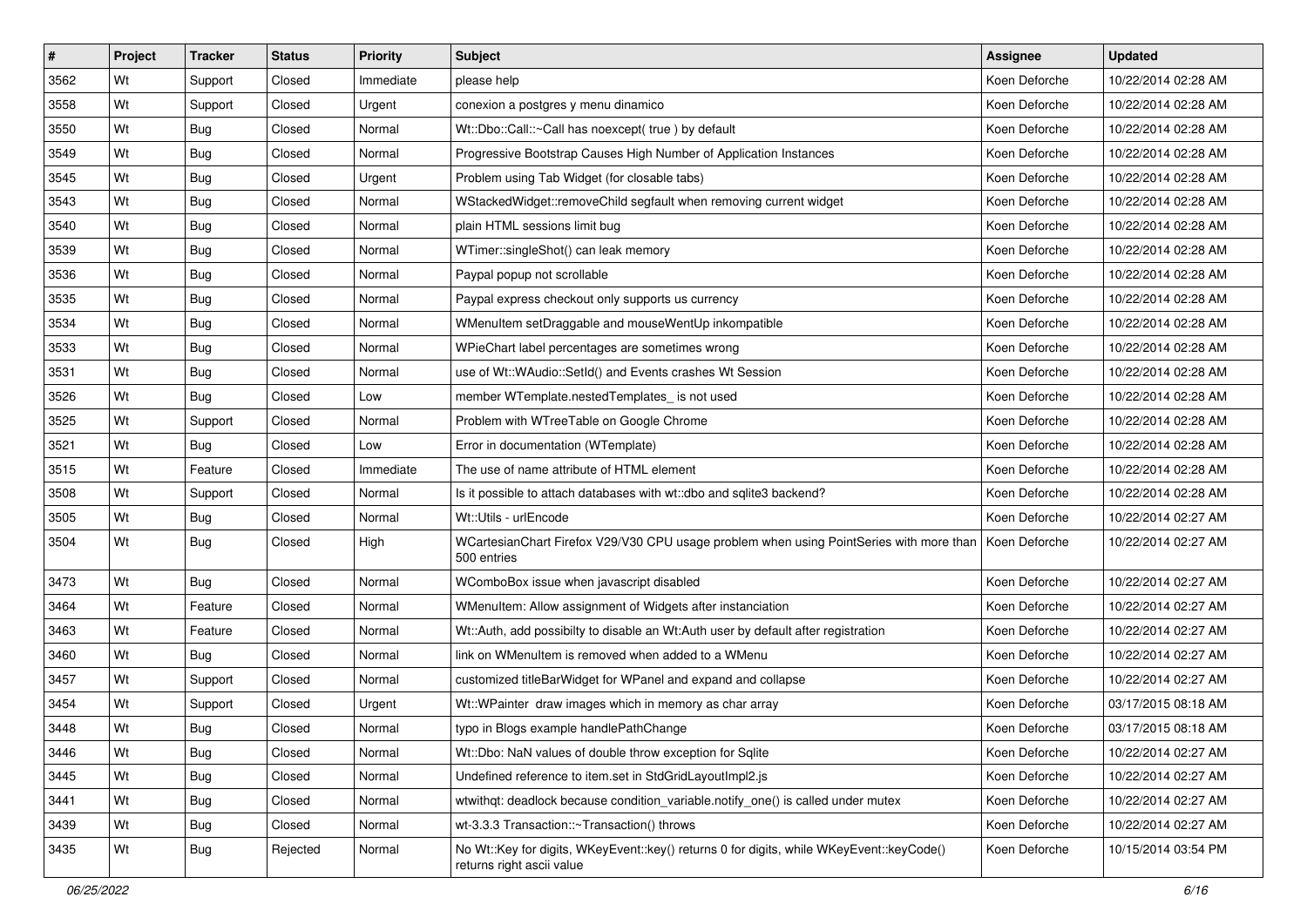| $\vert$ # | Project | <b>Tracker</b> | <b>Status</b> | <b>Priority</b> | Subject                                                                                                      | <b>Assignee</b> | <b>Updated</b>      |
|-----------|---------|----------------|---------------|-----------------|--------------------------------------------------------------------------------------------------------------|-----------------|---------------------|
| 3424      | Wt      | <b>Bug</b>     | Closed        | Normal          | Setting focus programmatically for non WFormWidget-derived widgets                                           | Koen Deforche   | 10/22/2014 02:27 AM |
| 3420      | Wt      | Feature        | Closed        | Normal          | Automatic ID population                                                                                      | Koen Deforche   | 03/17/2015 08:18 AM |
| 3418      | Wt      | Bug            | Closed        | Normal          | WInPlaceEdit without buttons only gets focus every second click                                              | Koen Deforche   | 03/17/2015 08:18 AM |
| 3402      | Wt      | Feature        | Closed        | Normal          | Wt::Mail::Message class doesn't have body() method                                                           | Koen Deforche   | 10/22/2014 02:27 AM |
| 3371      | Wt      | <b>Bug</b>     | Closed        | Normal          | WTableView does not call any an item delegate methods on removing rows                                       | Koen Deforche   | 10/22/2014 02:27 AM |
| 3370      | Wt      | Feature        | Closed        | Normal          | WDialog need a signal or some other way to repport its current position and size                             | Koen Deforche   | 10/22/2014 02:27 AM |
| 3365      | Wt      | <b>Bug</b>     | Closed        | Normal          | <b>WPdfRenderer and UTF-8</b>                                                                                | Koen Deforche   | 10/22/2014 02:27 AM |
| 3363      | Wt      | <b>Bug</b>     | Closed        | Low             | Documentation typo for void Wt::WTableView::setColumnWidth()                                                 | Koen Deforche   | 10/22/2014 02:27 AM |
| 3357      | Wt      | <b>Bug</b>     | Closed        | Normal          | WAbstractToggleButton reimplement setToolTip() to set tooltip also on its label                              | Koen Deforche   | 10/22/2014 02:27 AM |
| 3343      | Wt      | <b>Bug</b>     | Closed        | Normal          | Segfault in WSortFilterProxyModel::sourceDataChanged                                                         | Koen Deforche   | 10/22/2014 02:27 AM |
| 3336      | Wt      | <b>Bug</b>     | Closed        | Normal          | setHiddenKeepsGeometry() and layout interference                                                             | Koen Deforche   | 10/22/2014 02:27 AM |
| 3322      | Wt      | Support        | Closed        | Low             | Github is missing tags for 3.3.2 & 3.3.3                                                                     | Koen Deforche   | 10/22/2014 02:27 AM |
| 3295      | Wt      | <b>Bug</b>     | Closed        | Normal          | WTableView::setHeaderHeight() doesn't work with Units other than pixesl                                      | Koen Deforche   | 10/22/2014 02:27 AM |
| 3290      | Wt      | Bug            | Closed        | Normal          | agentIsMobileWebKit does not recognize android Chrome                                                        | Koen Deforche   | 10/22/2014 02:27 AM |
| 3267      | Wt      | <b>Bug</b>     | Closed        | Normal          | [wt-3.3.3] WTableView::clicked signal is emitted only on left mouse click                                    | Koen Deforche   | 10/22/2014 02:29 AM |
| 3262      | Wt      | Bug            | Closed        | Normal          | Label obscuration                                                                                            | Koen Deforche   | 10/22/2014 02:29 AM |
| 3258      | Wt      | <b>Bug</b>     | Closed        | Normal          | WDateTime::toLocalTime() should be const                                                                     | Koen Deforche   | 10/22/2014 02:29 AM |
| 3255      | Wt      | <b>Bug</b>     | Closed        | Urgent          | Possible bug in WAbstractItemModel in removing data                                                          | Koen Deforche   | 06/05/2014 06:05 PM |
| 3250      | Wt      | <b>Bug</b>     | Closed        | Normal          | Update to 3.3.3 Causes Links to Add Extra '_=/' in URL                                                       | Koen Deforche   | 03/17/2015 08:18 AM |
| 3242      | Wt      | <b>Bug</b>     | Closed        | Normal          | WDateEdit in WDialog not closing on esc or click-outside                                                     | Koen Deforche   | 03/17/2015 08:18 AM |
| 3234      | Wt      | <b>Bug</b>     | Closed        | Normal          | typo in names in documentation                                                                               | Koen Deforche   | 10/22/2014 02:29 AM |
| 3228      | Wt      | <b>Bug</b>     | Closed        | Low             | typo in documentation of WBootstrapTheme                                                                     | Koen Deforche   | 10/22/2014 02:29 AM |
| 3200      | Wt      | <b>Bug</b>     | Closed        | Normal          | WTableView scrollTo can fail with "Loading" under some conditions when model has been<br>updated             | Koen Deforche   | 05/27/2014 04:27 PM |
| 3199      | Wt      | <b>Bug</b>     | Closed        | Normal          | setHeaderAlignment and setHeadeWordWrap for TableView crashes my app                                         | Koen Deforche   | 10/22/2014 02:29 AM |
| 3174      | Wt      | <b>Bug</b>     | Closed        | Low             | Error in Wt::WApplication::internalPathInvalid documentation.                                                | Koen Deforche   | 10/22/2014 02:29 AM |
| 3155      | Wt      | <b>Bug</b>     | Closed        | Normal          | WTableView.selectionChanged() not triggering with Wt::SelectionMode::SingleSelection set<br>when deselecting | Koen Deforche   | 05/27/2014 04:27 PM |
| 3151      | Wt      | Bug            | Closed        | Normal          | WPopupMenuItem::isChecked() returns false irrespective of whether it's checked or not                        | Koen Deforche   | 05/27/2014 04:27 PM |
| 3133      | Wt      | <b>Bug</b>     | Closed        | Normal          | QueryModel and incomplete type error                                                                         | Koen Deforche   | 10/22/2014 02:29 AM |
| 3132      | Wt      | <b>Bug</b>     | Closed        | Normal          | Location of Font Awesome fonts does not match CSS                                                            | Koen Deforche   | 05/16/2014 06:02 PM |
| 3098      | Wt      | <b>Bug</b>     | Closed        | Normal          | Bug with WLineEdit and addEventListener                                                                      | Koen Deforche   | 05/16/2014 06:02 PM |
| 3075      | Wt      | <b>Bug</b>     | Closed        | Normal          | WComboBox doesn't honour "invalid" selection                                                                 | Koen Deforche   | 05/16/2014 06:02 PM |
| 3071      | Wt      | <b>Bug</b>     | Closed        | Normal          | [wt-3.3.2] WTable::moveColumn alters WTableCell's column index                                               | Koen Deforche   | 05/16/2014 06:02 PM |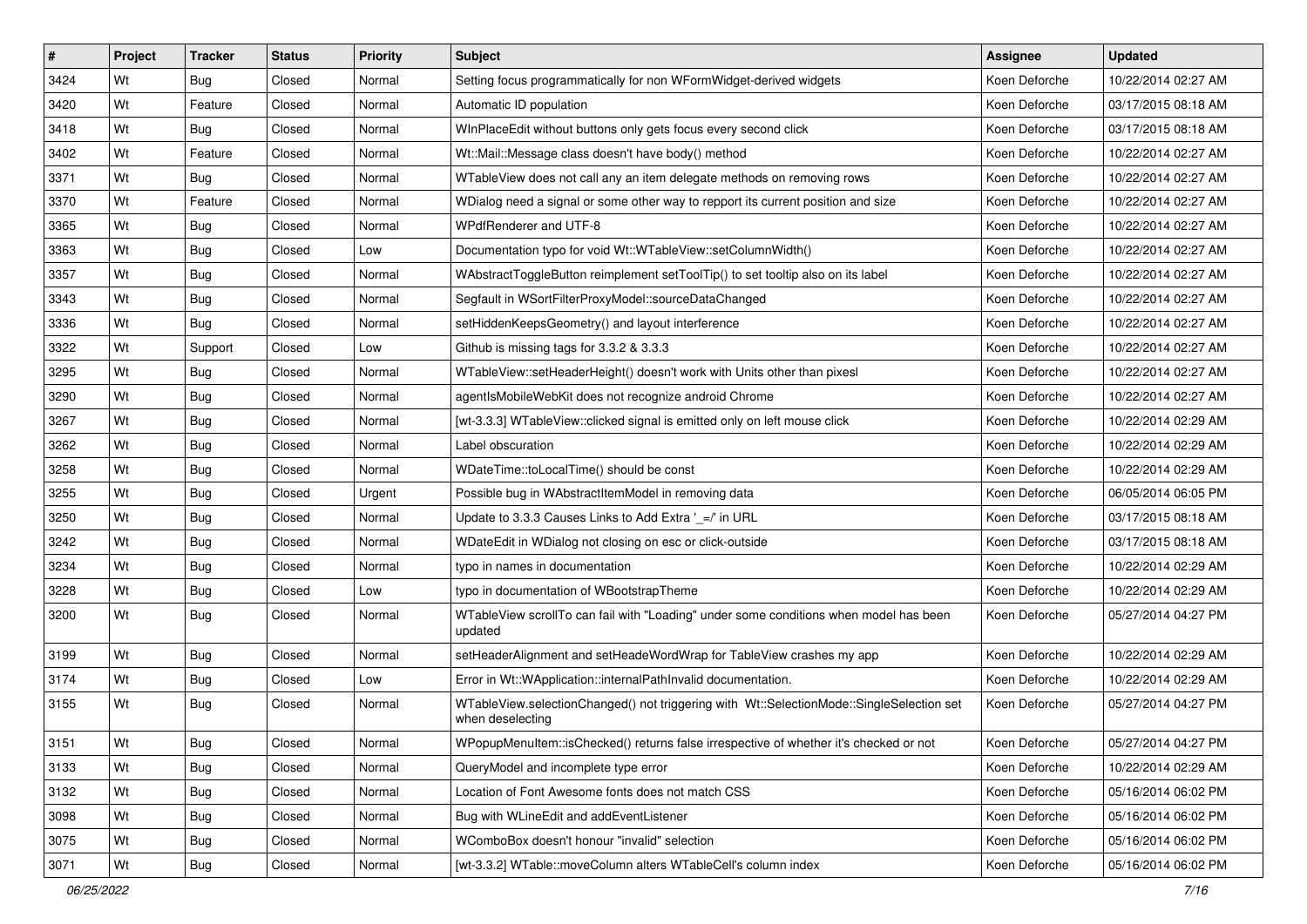| $\vert$ # | Project | <b>Tracker</b> | <b>Status</b> | <b>Priority</b> | Subject                                                                                                                                        | <b>Assignee</b> | <b>Updated</b>      |
|-----------|---------|----------------|---------------|-----------------|------------------------------------------------------------------------------------------------------------------------------------------------|-----------------|---------------------|
| 3069      | Wt      | <b>Bug</b>     | Closed        | Normal          | Wt compile error: cannot convert 'PangoFontMap*' to 'PangoFT2FontMap*' for argument '1' to<br>'PangoContext* pango_ft2_font_map_create_context | Koen Deforche   | 10/22/2014 02:29 AM |
| 3063      | Wt      | <b>Bug</b>     | Closed        | Immediate       | websocket stability                                                                                                                            | Koen Deforche   | 03/09/2015 05:15 PM |
| 3025      | Wt      | Support        | Closed        | Normal          | Re: Custom schema                                                                                                                              | Koen Deforche   | 05/16/2014 06:02 PM |
| 3020      | Wt      | Bug            | Closed        | Normal          | PayPalExpressCheckout with sanbox. API calls will return HTTP/1.0 403 Forbidden error                                                          | Koen Deforche   | 05/16/2014 06:02 PM |
| 3018      | Wt      | <b>Bug</b>     | Closed        | Normal          | WMenuItem as a checkable item in a sub menu doesnt report the checked status correct in<br>$C_{++}$                                            | Koen Deforche   | 05/16/2014 06:02 PM |
| 2942      | Wt      | <b>Bug</b>     | Closed        | Normal          | [v3.3.2] Horizontal scrolling of WTableView gets weird after interaction                                                                       | Koen Deforche   | 05/26/2014 11:57 PM |
| 2934      | Wt      | Feature        | Closed        | Normal          | Wt_TEST_LIBRARY                                                                                                                                | Koen Deforche   | 05/16/2014 06:02 PM |
| 2928      | Wt      | <b>Bug</b>     | Closed        | Normal          | Access violation error when deleting a WFileResource which is assigned to WMediaPlayer                                                         | Koen Deforche   | 05/16/2014 06:02 PM |
| 2926      | Wt      | <b>Bug</b>     | Closed        | Normal          | WDatePicker remains on screen                                                                                                                  | Koen Deforche   | 05/16/2014 06:02 PM |
| 2925      | Wt      | <b>Bug</b>     | Closed        | Immediate       | chrome 34 breaks websockets and results in dataloss                                                                                            | Koen Deforche   | 05/16/2014 06:02 PM |
| 2918      | Wt      | Bug            | Closed        | Normal          | Disabled WPushButton not greyed out with Wt 3.3.2 and theme "polished"?                                                                        | Koen Deforche   | 05/16/2014 06:02 PM |
| 2914      | Wt      | <b>Bug</b>     | Closed        | Normal          | TinyMCE missing                                                                                                                                | Koen Deforche   | 04/12/2014 11:30 AM |
| 2902      | Wt      | Bug            | Rejected      | High            | build problems on netbsd                                                                                                                       | Koen Deforche   | 03/09/2015 11:20 PM |
| 2887      | Wt      | Feature        | Closed        | High            | Google Chrome offers translation                                                                                                               | Koen Deforche   | 05/16/2014 06:02 PM |
| 2870      | Wt      | <b>Bug</b>     | Closed        | Normal          | Typo: [member:] setFirstFocous -> setFirstFocus; [comment:] Set focuse on the widget -> Set<br>focus on the widget                             | Koen Deforche   | 05/16/2014 06:02 PM |
| 2869      | Wt      | <b>Bug</b>     | Closed        | Normal          | Segfault with Wt 3.3.2 when loading wt config.xml using setServerConfiguration()                                                               | Koen Deforche   | 10/22/2014 02:29 AM |
| 2866      | Wt      | Bug            | Closed        | Normal          | Wt internal error on the webtoolkit.eu page                                                                                                    | Koen Deforche   | 05/16/2014 06:02 PM |
| 2859      | Wt      | Feature        | Rejected      | Normal          | [EXAMPLES] Clarify Examples License                                                                                                            | Koen Deforche   | 03/25/2014 05:31 PM |
| 2856      | Wt      | <b>Bug</b>     | Closed        | Urgent          | QImage painting and how add gimage in Wcontainer                                                                                               | Koen Deforche   | 03/25/2014 10:42 AM |
| 2852      | Wt      | <b>Bug</b>     | Closed        | Normal          | WFormModel issue / Wrong wording in widget gallery example                                                                                     | Koen Deforche   | 05/16/2014 06:02 PM |
| 2842      | Wt      | Feature        | Rejected      | Normal          | [EXAMPLES] Rename "oauth" to "auth"                                                                                                            | Koen Deforche   | 03/28/2014 06:47 PM |
| 2841      | Wt      | Feature        | Closed        | Normal          | Dbo Postgres backend: Consider parsing booleans without throwing exceptions                                                                    | Koen Deforche   | 05/16/2014 06:02 PM |
| 2840      | Wt      | Feature        | Closed        | Normal          | Dbo Postgres backend: Support WDateTime in TIMEStAMP WITH TIME ZONE columns                                                                    | Koen Deforche   | 05/16/2014 06:02 PM |
| 2837      | Wt      | Support        | Closed        | Urgent          | how to convert QImage to WImage in wt                                                                                                          | Koen Deforche   | 03/17/2015 08:18 AM |
| 2831      | Wt      | <b>Bug</b>     | Rejected      | Normal          | [WT::Dbo] Session::find <t>() crashes after constraint failed exception on Session::add()</t>                                                  | Koen Deforche   | 10/19/2014 10:06 PM |
| 2826      | Wt      | Bug            | Closed        | Normal          | libwtdbomysql.so on 64-bit system is installed into /usr/lib instead of /usr/lib64                                                             | Koen Deforche   | 05/16/2014 06:01 PM |
| 2821      | Wt      | <b>Bug</b>     | Closed        | Normal          | Segfault in Wt::Http::ResponseContinuation::stop                                                                                               | Koen Deforche   | 05/16/2014 06:01 PM |
| 2820      | Wt      | Bug            | Rejected      | Normal          | WText.h does not include TContainerWidget                                                                                                      | Koen Deforche   | 03/14/2014 04:28 PM |
| 2819      | Wt      | Bug            | Closed        | Normal          | WMediaPlayer, play() does not work once sources have been changed                                                                              | Koen Deforche   | 05/16/2014 06:01 PM |
| 2818      | Wt      | Feature        | Rejected      | Normal          | [DBO] Provide the advertised "DRY" concept.                                                                                                    | Koen Deforche   | 03/25/2014 03:53 PM |
| 2817      | Wt      | Bug            | Closed        | Normal          | Crash caused by duplicate delete                                                                                                               | Koen Deforche   | 05/16/2014 06:01 PM |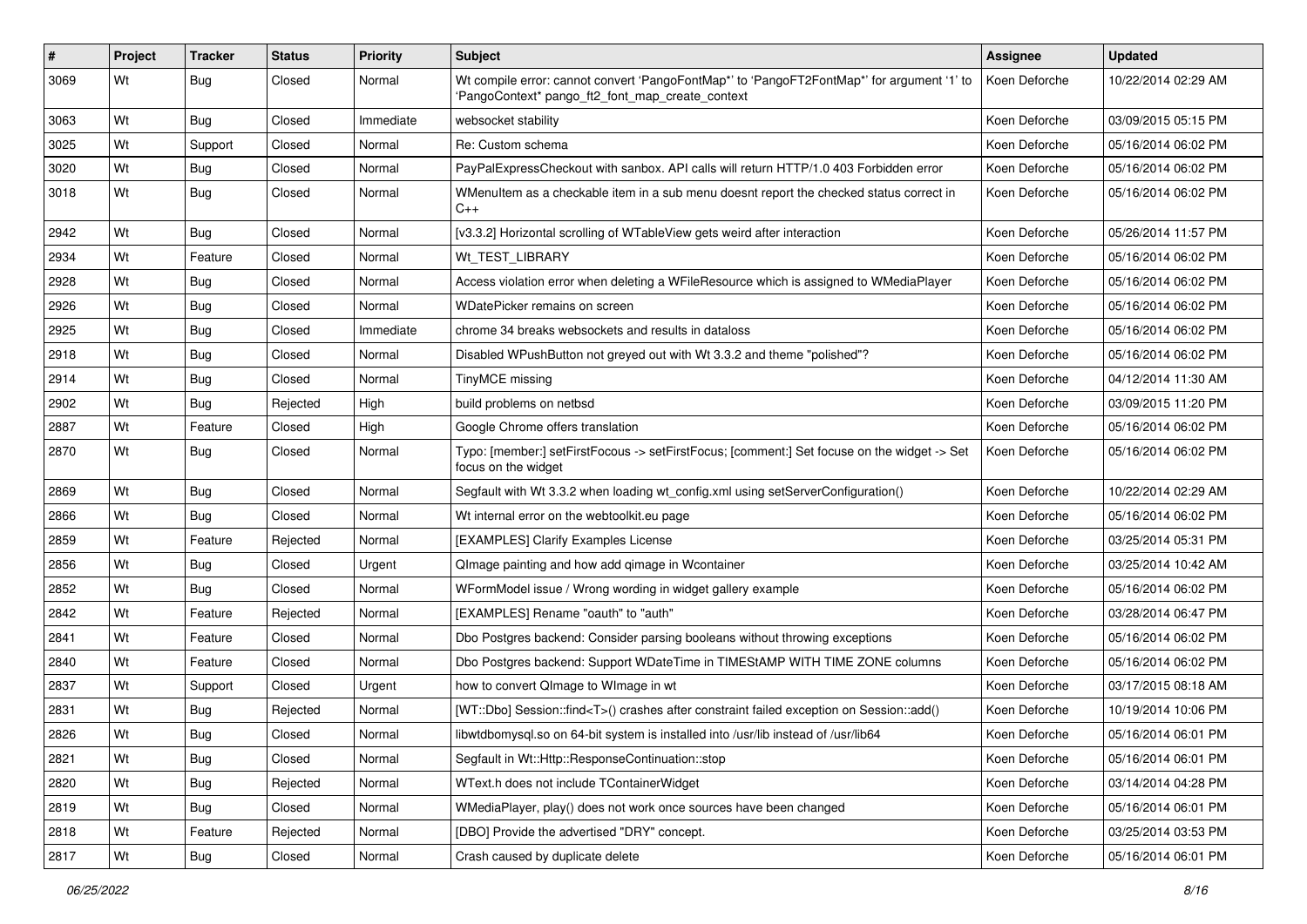| $\vert$ # | Project    | <b>Tracker</b> | <b>Status</b> | <b>Priority</b> | <b>Subject</b>                                                                | <b>Assignee</b> | <b>Updated</b>      |
|-----------|------------|----------------|---------------|-----------------|-------------------------------------------------------------------------------|-----------------|---------------------|
| 2815      | Wt         | Bug            | Closed        | Normal          | WInPlaceEdit bug: Duplicated save/cancel buttons                              | Koen Deforche   | 05/16/2014 06:01 PM |
| 2814      | Wt         | <b>Bug</b>     | Closed        | Normal          | Segbus in shared count, called from Wt::WResource::handle                     | Koen Deforche   | 05/16/2014 06:01 PM |
| 2813      | Wt         | <b>Bug</b>     | Closed        | Normal          | Navigation bar problems with WBootstrapTheme                                  | Koen Deforche   | 05/16/2014 06:01 PM |
| 2812      | Wt         | <b>Bug</b>     | Closed        | Normal          | WTableView, bad selected row                                                  | Koen Deforche   | 05/16/2014 06:01 PM |
| 2811      | Wt         | <b>Bug</b>     | Closed        | Normal          | Segfault in http::server::WtReply::send                                       | Koen Deforche   | 05/16/2014 06:01 PM |
| 2809      | Wt         | <b>Bug</b>     | Closed        | Normal          | Regression: Unused space below WTabWidget when used in layout                 | Koen Deforche   | 05/16/2014 06:01 PM |
| 2807      | Wt         | <b>Bug</b>     | Closed        | Normal          | Validation fixup is never called                                              | Koen Deforche   | 05/16/2014 06:01 PM |
| 2797      | Wt         | <b>Bug</b>     | Closed        | Normal          | Layout issue w/WTableView and Chrome Browser                                  | Koen Deforche   | 03/12/2014 06:37 PM |
| 2793      | Wt         | Bug            | Closed        | Urgent          | dynamic layout javascript errors with Wt-3.3.2-rc2 (git version 2nd march)    | Koen Deforche   | 03/12/2014 06:37 PM |
| 2752      | Wt         | <b>Bug</b>     | Closed        | Normal          | Changing Suffix of a WDoubleSpinBox does not update javascript representation | Koen Deforche   | 05/16/2014 06:01 PM |
| 2750      | Wt         | <b>Bug</b>     | Closed        | Normal          | MVC WTableView scolling slow down within Firefox V27                          | Koen Deforche   | 03/04/2014 10:14 AM |
| 2748      | Wt         | Bug            | Closed        | High            | Wt 3.3.1 WRectArea link within a WPaintedWidget does not work in IE11         | Koen Deforche   | 03/12/2014 06:37 PM |
| 2747      | Wt         | <b>Bug</b>     | Closed        | High            | Wt 3.3.2 rc2 produces 100% CPU usage within Firefox v27                       | Koen Deforche   | 03/12/2014 06:37 PM |
| 2745      | Wt         | <b>Bug</b>     | Closed        | Normal          | Mail:: Message turns " \n" into ""                                            | Koen Deforche   | 05/16/2014 06:01 PM |
| 2743      | Wt         | <b>Bug</b>     | Closed        | Normal          | Possible memory leak in WCartesianChart                                       | Koen Deforche   | 03/12/2014 06:37 PM |
| 2741      | Wt         | <b>Bug</b>     | Closed        | Normal          | Toolbar in bootstrap 3's responsiveness is not correct                        | Koen Deforche   | 05/16/2014 06:01 PM |
| 2723      | Wt         | <b>Bug</b>     | Closed        | Urgent          | MVC WTreeView does not work correcity under IE11                              | Koen Deforche   | 03/12/2014 06:37 PM |
| 2719      | <b>JWt</b> | <b>Bug</b>     | Closed        | Normal          | TreeView selection problem                                                    | Koen Deforche   | 02/27/2014 12:16 AM |
| 2718      | Wt         | <b>Bug</b>     | Closed        | Normal          | Remember me problem                                                           | Koen Deforche   | 02/27/2014 12:14 AM |
| 2717      | Wt         | <b>Bug</b>     | Closed        | Low             | Incorrect sort after edit in Widget Gallery Category Chart example            | Koen Deforche   | 02/27/2014 12:14 AM |
| 2705      | Wt         | <b>Bug</b>     | Closed        | Normal          | Install Path is not set in dylibs (shared libs) on OS X                       | Koen Deforche   | 02/27/2014 12:14 AM |
| 2703      | Wt         | <b>Bug</b>     | Closed        | Normal          | WTableView Bootstrap3 styled incorrectly, without Javascript                  | Koen Deforche   | 02/27/2014 12:14 AM |
| 2696      | Wt         | Bug            | Closed        | Normal          | WTreeView items disappear after selection in IE 11                            | Koen Deforche   | 02/27/2014 12:14 AM |
| 2687      | Wt         | Feature        | Closed        | Normal          | Bottom border for last row in a WTableView                                    | Koen Deforche   | 02/19/2014 03:35 PM |
| 2685      | Wt         | <b>Bug</b>     | Closed        | Normal          | WDoubleSpinBox widgetgallery example doesn't work correctly in some cases     | Koen Deforche   | 02/18/2014 11:17 PM |
| 2684      | Wt         | Bug            | Closed        | Normal          | Missing DomElement.h                                                          | Koen Deforche   | 02/27/2014 12:14 AM |
| 2683      | Wt         | <b>Bug</b>     | Closed        | Normal          | WStackedWidgets with animation fail with IE10+ and progressive boot           | Koen Deforche   | 02/18/2014 11:17 PM |
| 2658      | Wt         | Support        | Closed        | Normal          | Widget gallery on your website has not worked for the last 3-4 days           | Koen Deforche   | 02/18/2014 11:23 PM |
| 2657      | Wt         | Bug            | Closed        | Normal          | WDateEdit::setPlaceholderText() not working                                   | Koen Deforche   | 02/18/2014 11:17 PM |
| 2655      | Wt         | <b>Bug</b>     | Closed        | Normal          | WDateEdit calendar not closing on selection                                   | Koen Deforche   | 02/18/2014 11:17 PM |
| 2648      | Wt         | Bug            | Closed        | Urgent          | <b>WTableView and RTL</b>                                                     | Koen Deforche   | 02/18/2014 11:17 PM |
| 2647      | Wt         | <b>Bug</b>     | Closed        | Normal          | WDialog boxes in Firefox/gecko do not use all available space                 | Koen Deforche   | 02/18/2014 11:17 PM |
| 2646      | Wt         | <b>Bug</b>     | Closed        | Normal          | Unrequested WDialog footers after setHidden(false)                            | Koen Deforche   | 02/18/2014 11:17 PM |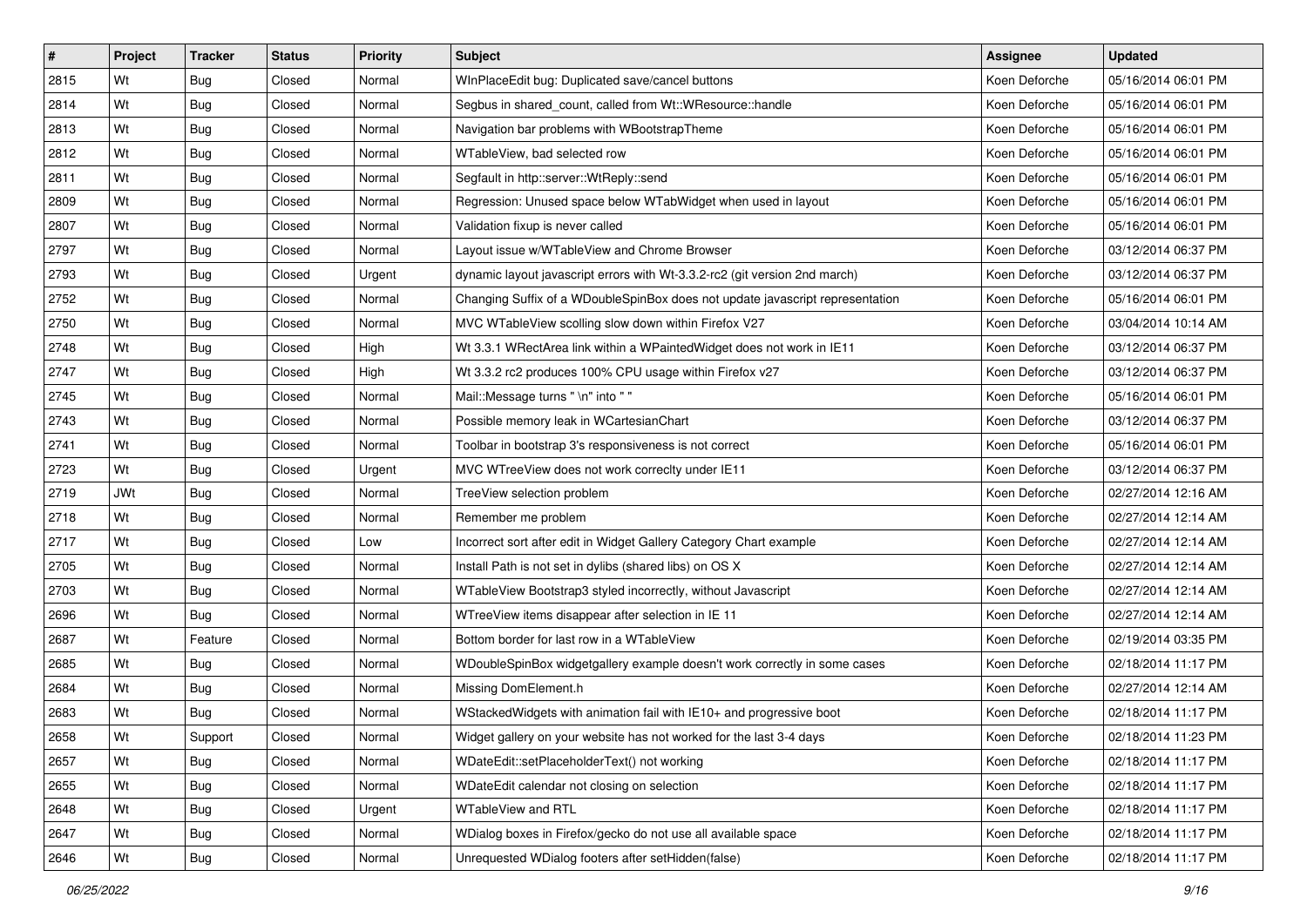| #    | Project | <b>Tracker</b> | <b>Status</b> | Priority | <b>Subject</b>                                                                                                     | Assignee      | <b>Updated</b>      |
|------|---------|----------------|---------------|----------|--------------------------------------------------------------------------------------------------------------------|---------------|---------------------|
| 2645 | Wt      | Bug            | Closed        | Normal   | Animation glitches in WStackedWidget                                                                               | Koen Deforche | 02/18/2014 11:17 PM |
| 2634 | Wt      | <b>Bug</b>     | Closed        | Normal   | Rendering justified text problem                                                                                   | Koen Deforche | 02/18/2014 11:17 PM |
| 2629 | Wt      | <b>Bug</b>     | Closed        | Normal   | GoogleService returning "true" instead of true in JSon breaks parser                                               | Koen Deforche | 02/18/2014 11:17 PM |
| 2619 | Wt      | <b>Bug</b>     | Closed        | Normal   | Crash in WtReply                                                                                                   | Koen Deforche | 02/18/2014 11:17 PM |
| 2603 | Wt      | <b>Bug</b>     | Closed        | Normal   | Restart confirmation after quit() may not work as intended                                                         | Koen Deforche | 02/18/2014 11:17 PM |
| 2601 | Wt      | <b>Bug</b>     | Closed        | Normal   | then website reload automaticaly when i start wthttpd on 80 and 443 port                                           | Koen Deforche | 02/18/2014 11:17 PM |
| 2600 | Wt      | <b>Bug</b>     | Closed        | Normal   | Error when use ssl and require                                                                                     | Koen Deforche | 02/18/2014 11:17 PM |
| 2599 | Wt      | Bug            | Closed        | Normal   | WPushButton icon disappears if button becomes disabled                                                             | Koen Deforche | 02/18/2014 11:17 PM |
| 2590 | Wt      | Support        | Closed        | Normal   | erro when compiling wt with ssl support                                                                            | Koen Deforche | 02/09/2014 09:30 PM |
| 2576 | Wt      | Feature        | Closed        | Normal   | Dbo: Consider including a Dbo test case with LEFT JOIN query                                                       | Koen Deforche | 02/18/2014 11:17 PM |
| 2575 | Wt      | <b>Bug</b>     | Closed        | Normal   | Dbo: Some minor issues in the Dbo tests                                                                            | Koen Deforche | 02/18/2014 11:17 PM |
| 2574 | Wt      | Feature        | Closed        | Normal   | Dbo: Consider defaulting to deferred foreign key constraints when available                                        | Koen Deforche | 02/18/2014 11:17 PM |
| 2569 | Wt      | Bug            | Closed        | Normal   | Issue with nested transactions                                                                                     | Koen Deforche | 02/18/2014 11:17 PM |
| 2568 | Wt      | <b>Bug</b>     | Closed        | Normal   | collection.count(empty ptr) results in SEGFAULT                                                                    | Koen Deforche | 02/18/2014 11:17 PM |
| 2561 | Wt      | Support        | Closed        | Normal   | Wt::Dbo ManyToMany custom fields                                                                                   | Koen Deforche | 02/18/2014 11:17 PM |
| 2558 | Wt      | Support        | Closed        | Normal   | Wt::Dbo ManyToMany question                                                                                        | Koen Deforche | 02/18/2014 11:17 PM |
| 2546 | Wt      | Support        | Closed        | Normal   | WTree and WPopupMenu                                                                                               | Koen Deforche | 02/18/2014 11:17 PM |
| 2545 | Wt      | Feature        | Closed        | Normal   | Recursivity in Wt::DBO                                                                                             | Koen Deforche | 02/18/2014 11:17 PM |
| 2541 | Wt      | Bug            | Closed        | Normal   | Widgets in Wt::WGridLayout disappear for some rowspan / colspan configurations                                     | Koen Deforche | 02/27/2014 12:14 AM |
| 2530 | Wt      | <b>Bug</b>     | Closed        | High     | Fails to compile on CssParser.o                                                                                    | Koen Deforche | 10/22/2014 02:47 AM |
| 2529 | Wt      | Bug            | Closed        | Normal   | WSlider Will Not Resize Properly Using Layout Manager                                                              | Koen Deforche | 10/22/2014 02:42 AM |
| 2528 | Wt      | Support        | Closed        | Normal   | Wt can be used in commercial applications?                                                                         | Koen Deforche | 02/18/2014 11:17 PM |
| 2527 | Wt      | Bug            | Closed        | Normal   | Setting internalPath from internalPathChanged() slot                                                               | Koen Deforche | 10/22/2014 02:29 AM |
| 2525 | Wt      | <b>Bug</b>     | Closed        | Normal   | WTableView doesn't scroll to the last row if it was just added                                                     | Koen Deforche | 02/18/2014 11:17 PM |
| 2518 | Wt      | Support        | Closed        | Normal   | JWT browser session                                                                                                | Koen Deforche | 02/18/2014 11:17 PM |
| 2510 | Wt      | Bug            | Closed        | Normal   | Division by zero in Wt::asString() on boost::posix_time::time_duration                                             | Koen Deforche | 02/18/2014 11:17 PM |
| 2503 | Wt      | <b>Bug</b>     | Closed        | Normal   | WStandardItem::setEditable(false) should set the item as non-editable                                              | Koen Deforche | 02/18/2014 11:17 PM |
| 2501 | Wt      | <b>Bug</b>     | Closed        | Normal   | WPdfRenderer/WTextRenderer long tables and page break                                                              | Koen Deforche | 02/18/2014 11:17 PM |
| 2488 | Wt      | Bug            | Closed        | Normal   | Container overlaps                                                                                                 | Koen Deforche | 02/18/2014 11:17 PM |
| 2478 | Wt      | <b>Bug</b>     | Closed        | Normal   | Re-parenting a widget that was bound (but not rendered) to WTemplate did not remove it from<br>WTemplate WidgetMap | Koen Deforche | 02/18/2014 11:17 PM |
| 2471 | Wt      | <b>Bug</b>     | Closed        | Normal   | Http::Request::cookies() and Http::Request::getCookieValue() do not work                                           | Koen Deforche | 02/18/2014 11:17 PM |
| 2467 | Wt      | <b>Bug</b>     | Closed        | Normal   | http://www.webtoolkit.eu/widgets/navigation/navigation-bar responsive bug                                          | Koen Deforche | 03/17/2015 08:17 AM |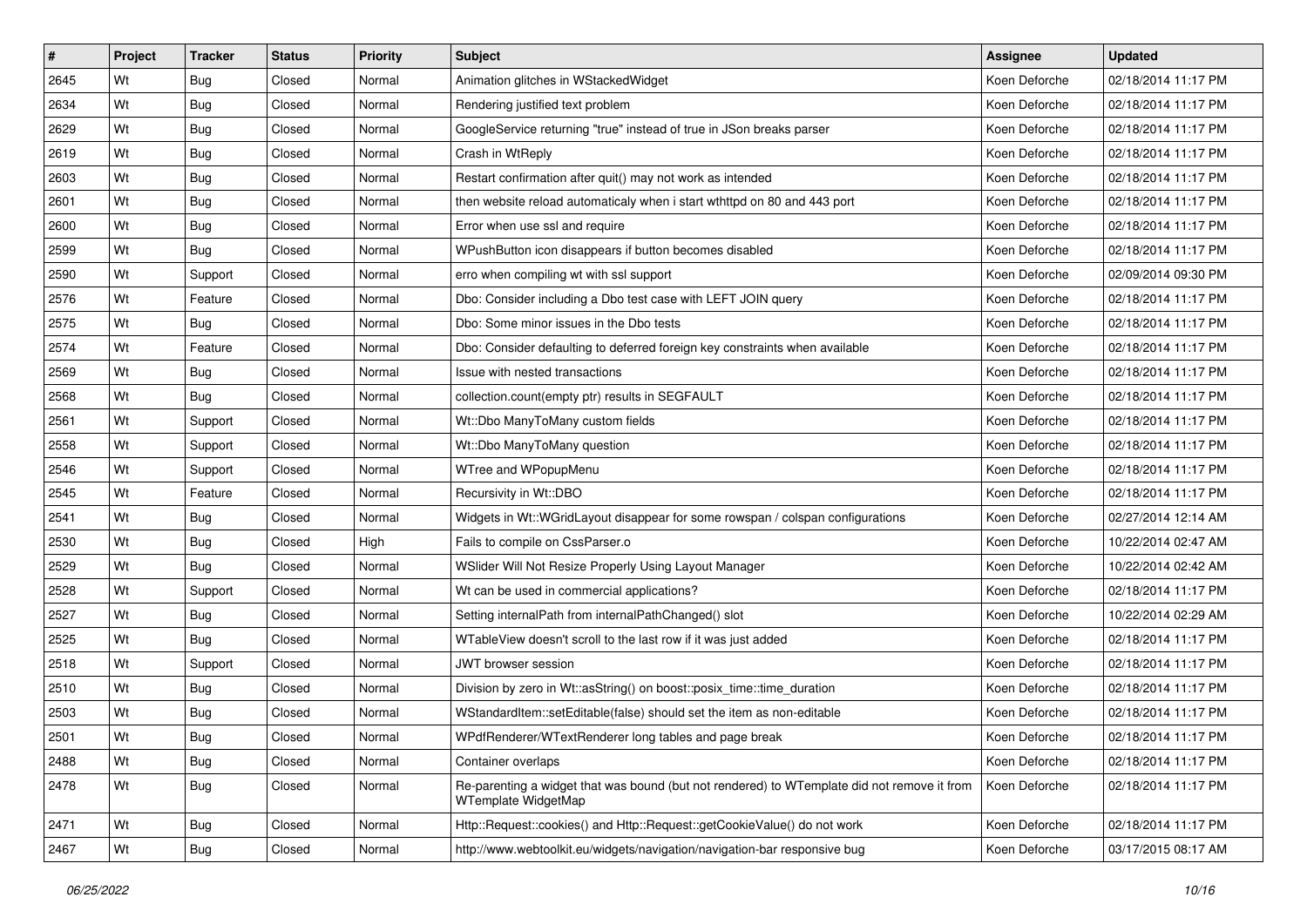| $\vert$ # | Project    | <b>Tracker</b> | <b>Status</b> | <b>Priority</b> | <b>Subject</b>                                                                                    | <b>Assignee</b> | <b>Updated</b>      |
|-----------|------------|----------------|---------------|-----------------|---------------------------------------------------------------------------------------------------|-----------------|---------------------|
| 2443      | Wt         | <b>Bug</b>     | Closed        | Normal          | Websockets and WPaintedWidget                                                                     | Koen Deforche   | 10/22/2014 02:39 AM |
| 2437      | Wt         | <b>Bug</b>     | Closed        | Normal          | Item delegates for WTableView in WBootstrapTheme                                                  | Koen Deforche   | 02/18/2014 11:17 PM |
| 2426      | Wt         | <b>Bug</b>     | Closed        | Normal          | black rectangles in mandelbrot and style examples                                                 | Koen Deforche   | 10/22/2014 02:37 AM |
| 2425      | Wt         | <b>Bug</b>     | Closed        | Normal          | JavaScript error when setObjectName is called for WAbstractSpinBoxs                               | Koen Deforche   | 02/18/2014 11:17 PM |
| 2409      | Wt         | <b>Bug</b>     | Closed        | Low             | WDateEdit->date().isValid()  inconsistent return when WDateEdit object has<br>PlaceholderText set | Koen Deforche   | 03/17/2015 08:17 AM |
| 2408      | Wt         | <b>Bug</b>     | Closed        | High            | WTreeView, WTableView could trigger application crash with empty WStandardItemModel               | Koen Deforche   | 03/17/2015 08:17 AM |
| 2405      | Wt         | Support        | Rejected      | High            | Issues with FastCGI setup using Apache/mod fcgid.                                                 | Koen Deforche   | 02/27/2014 02:56 PM |
| 2404      | Wt         | Support        | Closed        | High            | Communication between two web applications                                                        | Koen Deforche   | 02/27/2014 03:13 PM |
| 2396      | Wt         | Feature        | Closed        | Normal          | Automatically delete widget                                                                       | Koen Deforche   | 02/18/2014 11:17 PM |
| 2394      | Wt         | Bug            | Closed        | Normal          | Heavy updating of WTableView objects leads to JavaScript error                                    | Koen Deforche   | 10/22/2014 02:34 AM |
| 2384      | Wt         | Support        | Closed        | Urgent          | Server does not process http requests under apache                                                | Koen Deforche   | 11/27/2013 12:01 PM |
| 2360      | Wt         | Support        | Closed        | Normal          | Widgets overlaying each other                                                                     | Koen Deforche   | 02/18/2014 11:24 PM |
| 2358      | Wt         | <b>Bug</b>     | Closed        | Normal          | Composer example not compilable with latest git                                                   | Koen Deforche   | 02/18/2014 11:17 PM |
| 2350      | Wt         | <b>Bug</b>     | Closed        | High            | WPopupMenu not visible after update to 3.3.1                                                      | Koen Deforche   | 02/18/2014 11:17 PM |
| 2330      | Wt         | <b>Bug</b>     | Closed        | Normal          | WPolygonArea unable to move area with setPoints()                                                 | Koen Deforche   | 09/28/2015 02:52 PM |
| 2328      | Wt         | <b>Bug</b>     | Closed        | Normal          | WNavigationBar popup menu doesn't disappear in git HEAD                                           | Koen Deforche   | 02/18/2014 11:17 PM |
| 2326      | Wt         | Support        | Closed        | Normal          | json string encoding of '\' and other characters                                                  | Koen Deforche   | 02/18/2014 11:17 PM |
| 2317      | <b>JWt</b> | Bug            | Closed        | Normal          | preventPropagation() does not work if the listener is not used                                    | Koen Deforche   | 10/16/2013 05:57 PM |
| 2313      | Wt         | Support        | Closed        | Normal          | how to start leaning the witty                                                                    | Koen Deforche   | 10/16/2013 05:58 PM |
| 2312      | Wt         | <b>Bug</b>     | Closed        | Low             | Bootstrap.css & invalid reference to glyphicons-halflings.png/glyphicons-halflings-white.png      | Koen Deforche   | 03/17/2015 08:17 AM |
| 2311      | <b>JWt</b> | <b>Bug</b>     | Rejected      | Normal          | WidgetSet application                                                                             | Koen Deforche   | 10/16/2013 06:03 PM |
| 2310      | Wt         | Support        | Closed        | High            | Scrollbars of WTableView not working correct in Wt 3.3.0                                          | Koen Deforche   | 10/16/2013 10:32 AM |
| 2309      | Wt         | <b>Bug</b>     | Closed        | Normal          | Segmentation fault when in WTableView a row is selected and column sorting is triggered           | Koen Deforche   | 10/16/2013 05:58 PM |
| 2308      | Wt         | <b>Bug</b>     | Closed        | Normal          | Jscript load error when reload webpage in IE10                                                    | Koen Deforche   | 02/18/2014 11:17 PM |
| 2307      | Wt         | Feature        | Closed        | Normal          | WTreeView - scrolled() signal                                                                     | Koen Deforche   | 02/18/2014 11:17 PM |
| 2304      | <b>JWt</b> | Bug            | Rejected      | Normal          | Header Text not workigg right in 3.1.9                                                            | Koen Deforche   | 10/16/2013 06:04 PM |
| 2301      | Wt         | Support        | Closed        | High            | Seg fault in WPainter::setPen() while prefered rendering method is PngImage                       | Koen Deforche   | 03/09/2015 11:21 PM |
| 2300      | Wt         | Support        | Closed        | High            | Artefacts in rendering WPaintedWidget                                                             | Koen Deforche   | 03/09/2015 11:22 PM |
| 2298      | Wt         | <b>Bug</b>     | Closed        | Normal          | Creating custom actions in a form                                                                 | Koen Deforche   | 10/22/2014 02:48 AM |
| 2293      | Wt         | <b>Bug</b>     | Closed        | Normal          | check box default text                                                                            | Koen Deforche   | 03/17/2015 08:17 AM |
| 2291      | Wt         | <b>Bug</b>     | Closed        | Normal          | DESTDIR and wt_config.xml installation                                                            | Koen Deforche   | 10/16/2013 05:58 PM |
| 2290      | Wt         | <b>Bug</b>     | Closed        | Normal          | C++11 implicit conversion error in boost                                                          | Koen Deforche   | 10/16/2013 05:58 PM |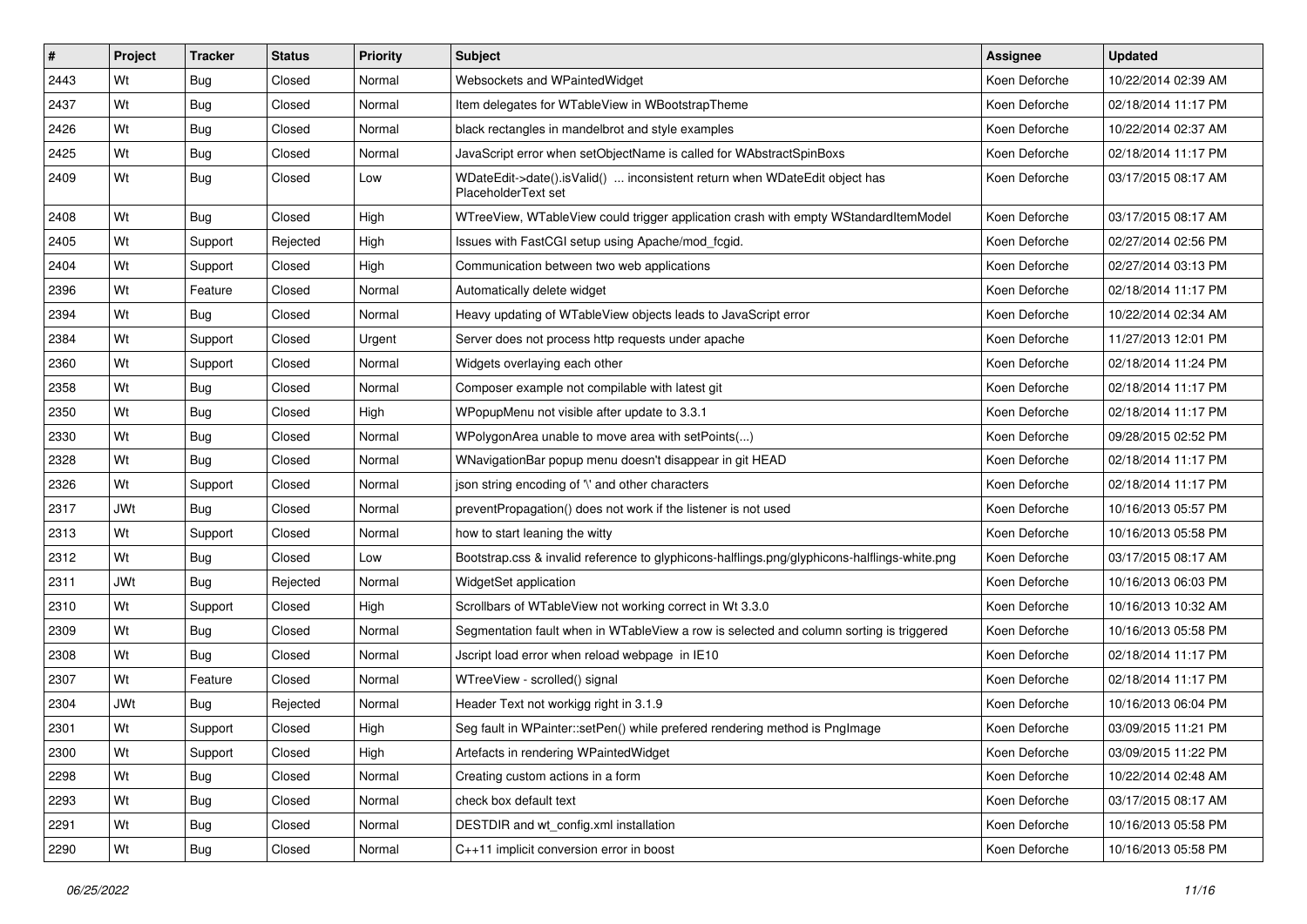| $\vert$ # | Project    | <b>Tracker</b> | <b>Status</b> | <b>Priority</b> | Subject                                                                                 | <b>Assignee</b> | <b>Updated</b>      |
|-----------|------------|----------------|---------------|-----------------|-----------------------------------------------------------------------------------------|-----------------|---------------------|
| 2288      | Wt         | <b>Bug</b>     | Closed        | Normal          | Hangman building problem - strange output                                               | Koen Deforche   | 10/16/2013 05:58 PM |
| 2284      | Wt         | <b>Bug</b>     | Closed        | Normal          | Ctrl-click not deselecting a row when Wt::SelectionMode::SingleSelection is set         | Koen Deforche   | 02/18/2014 11:17 PM |
| 2259      | Wt         | <b>Bug</b>     | Closed        | Normal          | 3.3.1. WPaintedWidget: wrong height when setLayoutSizeAware(true) is used               | Koen Deforche   | 03/12/2014 06:37 PM |
| 2257      | Wt         | <b>Bug</b>     | Closed        | High            | Crash in WDialog destructor at session termination                                      | Koen Deforche   | 10/01/2013 09:36 AM |
| 2256      | Wt         | <b>Bug</b>     | Closed        | Normal          | A tool tip is not shown when JavaScript is disabled                                     | Koen Deforche   | 03/17/2015 08:17 AM |
| 2253      | Wt         | <b>Bug</b>     | Closed        | Normal          | Wt 3.3.0 can not scroll WTreeView on Firefox                                            | Koen Deforche   | 10/01/2013 10:11 AM |
| 2251      | Wt         | <b>Bug</b>     | Closed        | Urgent          | Wt 3.3.1 errors (may be a javascript error)                                             | Koen Deforche   | 10/01/2013 09:36 AM |
| 2250      | Wt         | Support        | Closed        | High            | Silent timer                                                                            | Koen Deforche   | 10/01/2013 09:36 AM |
| 2244      | Wt         | Support        | Closed        | Normal          | WModelIndex:: depth should be public                                                    | Koen Deforche   | 02/18/2014 11:17 PM |
| 2233      | Wt         | Bug            | Closed        | Normal          | setFocus() for WLineEdit (contained in a WDialog) doesn't set the focus                 | Koen Deforche   | 10/01/2013 09:36 AM |
| 2220      | <b>JWt</b> | <b>Bug</b>     | Closed        | Normal          | Please release the examples into the public domain                                      | Koen Deforche   | 10/16/2013 07:30 PM |
| 2212      | Wt         | Bug            | Closed        | Normal          | WSuggestionPopup improvements                                                           | Koen Deforche   | 10/01/2013 09:36 AM |
| 2204      | Wt         | <b>Bug</b>     | Closed        | Normal          | wtwithqt: Cannot use modal WMessageBox when WQApplication is used                       | Koen Deforche   | 02/27/2014 12:14 AM |
| 2200      | Wt         | <b>Bug</b>     | Closed        | Normal          | Element Size Changes in Browser                                                         | Koen Deforche   | 10/19/2014 09:27 PM |
| 2192      | Wt         | <b>Bug</b>     | Closed        | Normal          | Wt:::WPopupWidget setTransient() not working correct.                                   | Koen Deforche   | 10/01/2013 09:36 AM |
| 2191      | Wt         | <b>Bug</b>     | Closed        | Normal          | Session ID in URL is not updated after login                                            | Koen Deforche   | 10/01/2013 09:36 AM |
| 2190      | Wt         | <b>Bug</b>     | Closed        | Normal          | Bootstrap theme missing splitter-h.png in git HEAD (recurrence of bug #1804)            | Koen Deforche   | 10/01/2013 09:36 AM |
| 2189      | Wt         | <b>Bug</b>     | Closed        | Normal          | simplechat doesn't work fine under IE8                                                  | Koen Deforche   | 10/01/2013 09:36 AM |
| 2188      | Wt         | <b>Bug</b>     | Closed        | Normal          | simplechat doesn't work fine under FF18                                                 | Koen Deforche   | 10/01/2013 09:36 AM |
| 2187      | Wt         | <b>Bug</b>     | Closed        | Urgent          | WFilleUpload fileTooLarge() Signal not emitted                                          | Koen Deforche   | 09/11/2013 10:48 AM |
| 2175      | <b>JWt</b> | <b>Bug</b>     | Closed        | Normal          | serving wt-resources with WtServlet                                                     | Koen Deforche   | 10/16/2013 05:57 PM |
| 2173      | Wt         | <b>Bug</b>     | Closed        | Normal          | WApplication.setInternalPath(path, emit=true) does not emit if path not changed         | Koen Deforche   | 10/01/2013 09:36 AM |
| 2167      | Wt         | Bug            | Closed        | Normal          | WDialog z-index ordering [3.3.1rc1]                                                     | Koen Deforche   | 03/17/2015 08:17 AM |
| 2163      | Wt         | <b>Bug</b>     | Closed        | Normal          | SIGSEGV when assigning a WFitLayout to WDialog::contents() [version 3.3.1rc1]           | Koen Deforche   | 03/17/2015 08:17 AM |
| 2160      | Wt         | Bug            | Closed        | Normal          | Missing file sliderbg-he-disabled.png                                                   | Koen Deforche   | 10/01/2013 09:36 AM |
| 2130      | Wt         | <b>Bug</b>     | Closed        | Normal          | httpd server stop when i call WApplication::instance()->quit();                         | Koen Deforche   | 02/26/2014 12:54 AM |
| 2111      | Wt         | <b>Bug</b>     | Closed        | High            | Last column header text of a WTableView is not rendered                                 | Koen Deforche   | 10/01/2013 09:36 AM |
| 2101      | Wt         | <b>Bug</b>     | Closed        | Normal          | Overloaded virtual functions                                                            | Koen Deforche   | 08/20/2013 11:29 PM |
| 2098      | Wt         | Bug            | Closed        | Normal          | WNavigationBar, setResponsive(true), WpopupMenu strange look                            | Koen Deforche   | 08/20/2013 11:29 PM |
| 2097      | Wt         | Bug            | Rejected      | Normal          | doJavaScript not working with IE                                                        | Koen Deforche   | 08/08/2013 04:46 PM |
| 2090      | Wt         | <b>Bug</b>     | Closed        | Normal          | Sometimes then website reload automaticaly always                                       | Koen Deforche   | 02/18/2014 11:17 PM |
| 2083      | Wt         | <b>Bug</b>     | Closed        | Normal          | WSpinBox setSuffix does not work                                                        | Koen Deforche   | 08/20/2013 11:29 PM |
| 2080      | Wt         | <b>Bug</b>     | Closed        | Normal          | Timing issue with progressive enhancement and Firefox/Firebug, as well as IE10 debugger | Koen Deforche   | 08/20/2013 11:29 PM |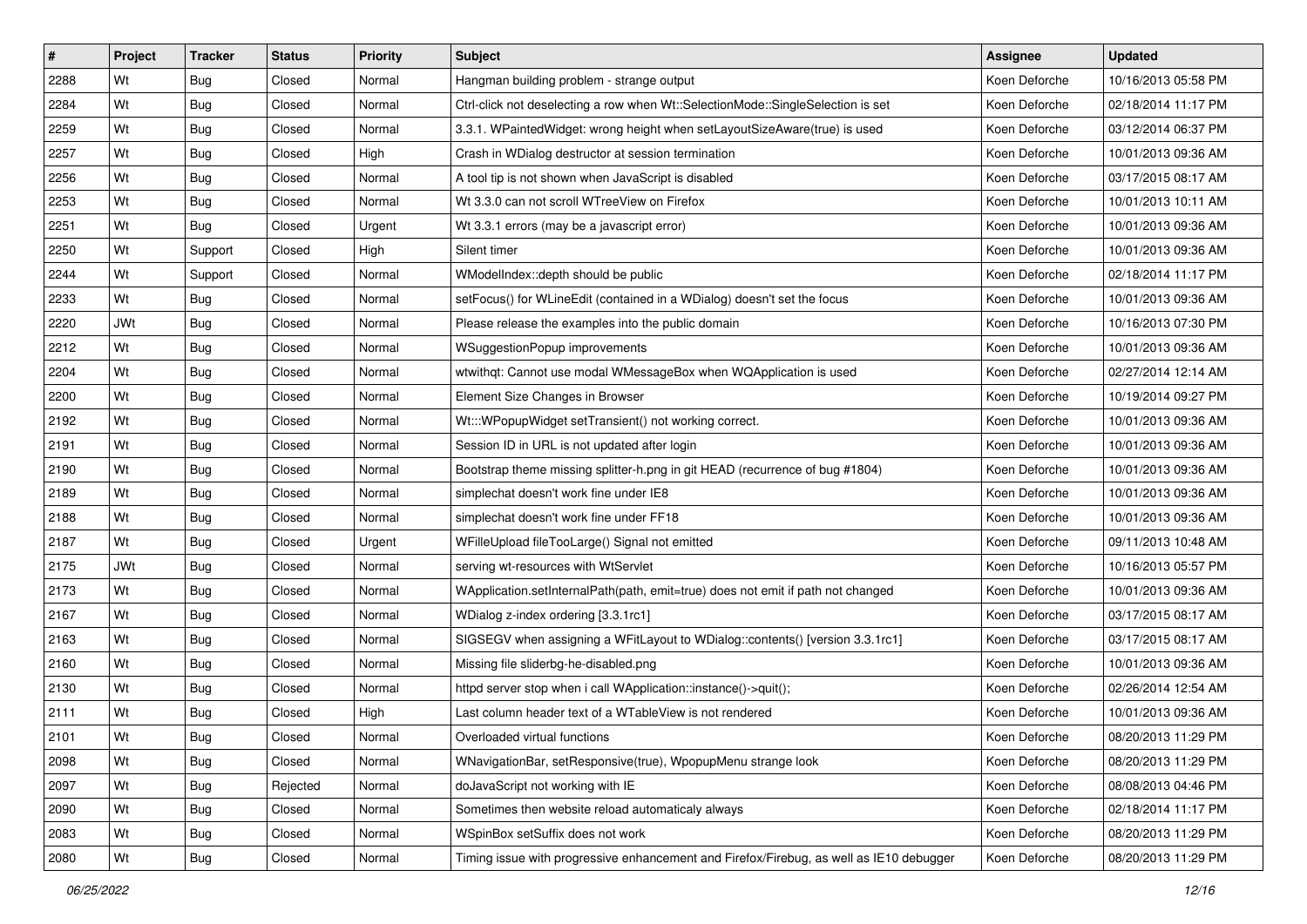| #    | Project | <b>Tracker</b> | <b>Status</b> | Priority | Subject                                                                                                            | <b>Assignee</b> | <b>Updated</b>      |
|------|---------|----------------|---------------|----------|--------------------------------------------------------------------------------------------------------------------|-----------------|---------------------|
| 2079 | Wt      | Bug            | Closed        | Normal   | In progressive mode, an initial setInternalPath adds a wtd which causes side-effects                               | Koen Deforche   | 08/20/2013 11:29 PM |
| 2078 | Wt      | <b>Bug</b>     | Closed        | Normal   | In progressive mode, an initial setInternalPath can damage the URL                                                 | Koen Deforche   | 08/20/2013 11:29 PM |
| 2075 | Wt      | <b>Bug</b>     | Closed        | Normal   | WDateEdit is not styled in WCssTheme                                                                               | Koen Deforche   | 08/20/2013 11:29 PM |
| 2074 | Wt      | <b>Bug</b>     | Closed        | Normal   | inOneSecond not defined error in Boot.js                                                                           | Koen Deforche   | 08/20/2013 11:29 PM |
| 2073 | Wt      | <b>Bug</b>     | Closed        | Normal   | WDate and Dbo find with invalid date problem                                                                       | Koen Deforche   | 08/20/2013 11:28 PM |
| 2072 | Wt      | Bug            | Closed        | Normal   | Bug with WDateEdit exteme values                                                                                   | Koen Deforche   | 08/20/2013 11:28 PM |
| 2071 | Wt      | <b>Bug</b>     | Closed        | Normal   | WStringStream warning with 64bit int                                                                               | Koen Deforche   | 08/20/2013 11:28 PM |
| 2069 | Wt      | Support        | Closed        | High     | Process scroll event in QTreeView                                                                                  | Koen Deforche   | 02/18/2014 11:35 PM |
| 2063 | Wt      | <b>Bug</b>     | Rejected      | Normal   | WDateTime: addSec and addMSec                                                                                      | Koen Deforche   | 07/29/2013 12:48 PM |
| 2059 | Wt      | Support        | Closed        | Normal   | <b>FCGI</b>                                                                                                        | Koen Deforche   | 08/20/2013 11:28 PM |
| 2058 | Wt      | Feature        | Closed        | Normal   | WDoubleValidator limits based on greater than and less than                                                        | Koen Deforche   | 03/10/2015 12:00 AM |
| 2057 | Wt      | Support        | Closed        | Normal   | WDialog::layoutSizeChanged isn't called                                                                            | Koen Deforche   | 08/20/2013 11:28 PM |
| 2053 | Wt      | <b>Bug</b>     | Closed        | High     | Bug with ptr::remove() during stale object check                                                                   | Koen Deforche   | 07/31/2013 11:15 AM |
| 2048 | Wt      | <b>Bug</b>     | Closed        | Low      | Minor WStackedWidget animation glitch using Firefox                                                                | Koen Deforche   | 10/01/2013 09:36 AM |
| 2047 | Wt      | <b>Bug</b>     | Closed        | High     | WPopupWidget                                                                                                       | Koen Deforche   | 08/20/2013 11:28 PM |
| 2036 | Wt      | Bug            | Closed        | High     | Core dump in WAbstractItemView::modelHeaderDataChanged() of current git wt-3.3.0-30<br>(wt-a7f27d8)                | Koen Deforche   | 02/19/2014 01:05 PM |
| 2029 | Wt      | <b>Bug</b>     | Closed        | Normal   | WNavigationbar and Windows Phone 8 - Internet Explorer                                                             | Koen Deforche   | 08/20/2013 11:28 PM |
| 2008 | Wt      | <b>Bug</b>     | Closed        | High     | After WApplication::setLocale("en") there is a error on browser window "TypeError: c is<br>undefined"              | Koen Deforche   | 08/26/2015 10:51 AM |
| 2005 | Wt      | <b>Bug</b>     | Closed        | Normal   | Problem when using more than one Modal Dialog                                                                      | Koen Deforche   | 08/20/2013 11:28 PM |
| 2004 | Wt      | <b>Bug</b>     | Closed        | High     | Internal path signal not emitting with cookie tracking                                                             | Koen Deforche   | 08/20/2013 11:28 PM |
| 2001 | Wt      | <b>Bug</b>     | Closed        | Low      | Inconsistent documentation/examples with addStyleClass and multiple style classes                                  | Koen Deforche   | 08/20/2013 11:28 PM |
| 1996 | Wt      | Bug            | Closed        | Normal   | JsStringLiteral and Line Separator & Paragraph Separator characters                                                | Koen Deforche   | 08/20/2013 11:28 PM |
| 1995 | Wt      | Support        | Closed        | Normal   | site does not work, links and not show image                                                                       | Koen Deforche   | 03/09/2015 11:57 PM |
| 1994 | Wt      | <b>Bug</b>     | Closed        | Normal   | Without javascript, WPaintedWidget's default method for browsers without SVG support does<br>not render correctly. | Koen Deforche   | 10/01/2013 09:36 AM |
| 1993 | Wt      | <b>Bug</b>     | Closed        | High     | Web sockets                                                                                                        | Koen Deforche   | 08/20/2013 11:28 PM |
| 1992 | Wt      | Support        | Closed        | High     | Add static resource to main application path                                                                       | Koen Deforche   | 07/31/2013 11:49 AM |
| 1988 | Wt      | Bug            | Closed        | Normal   | WPushButton user-provided style class is lost when a setLink() occurs after initial render                         | Koen Deforche   | 08/20/2013 11:28 PM |
| 1987 | Wt      | <b>Bug</b>     | Closed        | Normal   | WPushButton theme-provided style class is lost when user modifies styleClass after initial<br>render               | Koen Deforche   | 08/20/2013 11:28 PM |
| 1986 | Wt      | <b>Bug</b>     | Closed        | Normal   | Charts enter infinite loop when Y column equals 0 or nan                                                           | Koen Deforche   | 07/31/2013 11:50 AM |
| 1984 | Wt      | <b>Bug</b>     | Closed        | Normal   | QueryModel addColumn                                                                                               | Koen Deforche   | 08/20/2013 11:28 PM |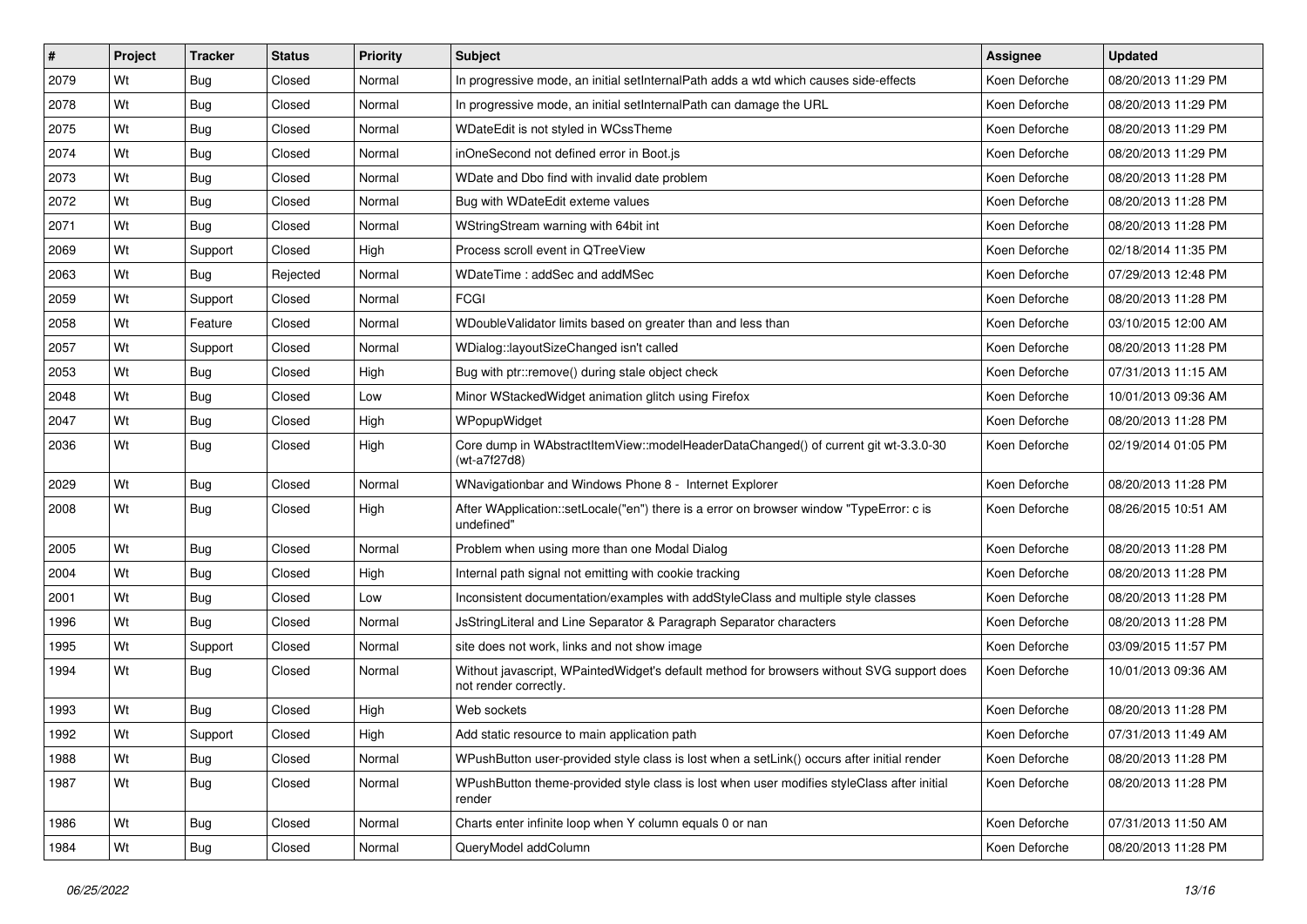| $\pmb{\#}$ | Project    | Tracker    | <b>Status</b> | <b>Priority</b> | <b>Subject</b>                                                                           | <b>Assignee</b> | <b>Updated</b>      |
|------------|------------|------------|---------------|-----------------|------------------------------------------------------------------------------------------|-----------------|---------------------|
| 1981       | Wt         | <b>Bug</b> | Closed        | Normal          | WPaintedWidget setInline(true) does not display as linline in IE9 and IE10               | Koen Deforche   | 08/20/2013 11:28 PM |
| 1977       | Wt         | <b>Bug</b> | Closed        | Low             | Inconsistent wt_config.xml.in comment/setting UA-Compatible                              | Koen Deforche   | 08/20/2013 11:28 PM |
| 1974       | Wt         | Support    | Closed        | Normal          | Configure background color for rows in a WTableView                                      | Koen Deforche   | 03/17/2015 08:25 AM |
| 1964       | Wt         | <b>Bug</b> | Closed        | Normal          | WBorderLayout Documentation - Enum Namespace is Wrong                                    | Koen Deforche   | 08/20/2013 11:28 PM |
| 1963       | Wt         | Bug        | Closed        | Normal          | Server not respond                                                                       | Koen Deforche   | 08/20/2013 11:28 PM |
| 1952       | Wt         | <b>Bug</b> | Closed        | Normal          | setObjectName does not modify DOM id for WDialog or WTabWidget                           | Koen Deforche   | 08/20/2013 11:28 PM |
| 1948       | Wt         | <b>Bug</b> | Closed        | Low             | WSpinBox is displayed as "Invalid" (red bg) when using pre/suffix                        | Koen Deforche   | 08/20/2013 11:28 PM |
| 1947       | Wt         | <b>Bug</b> | Closed        | Normal          | WGridLayout setColumnStretch fails when child widget has a layout                        | Koen Deforche   | 08/20/2013 11:28 PM |
| 1945       | Wt         | <b>Bug</b> | Closed        | Normal          | Timing issue with progressive enhancement and Firefox                                    | Koen Deforche   | 08/20/2013 11:28 PM |
| 1937       | Wt         | <b>Bug</b> | Closed        | Normal          | Height of WLineEdit elements inside WGridLayout too small using bootstrap theme          | Koen Deforche   | 08/20/2013 11:28 PM |
| 1934       | Wt         | Bug        | Closed        | Normal          | Regression: unstyled output on iPad at application load                                  | Koen Deforche   | 08/20/2013 11:28 PM |
| 1933       | <b>JWt</b> | <b>Bug</b> | Closed        | Normal          | popup menu in the navigation bar stops working if the parent menu item is clicked twice  | Koen Deforche   | 10/16/2013 06:22 PM |
| 1931       | Wt         | Support    | Closed        | Normal          | Rendering of dynamic image content                                                       | Koen Deforche   | 07/31/2013 11:52 AM |
| 1929       | Wt         | Bug        | Closed        | Normal          | JSlot still incurs call to server when connected to JSignal                              | Koen Deforche   | 08/20/2013 11:28 PM |
| 1926       | <b>JWt</b> | <b>Bug</b> | Closed        | Normal          | Crash on WCartesianChart object using a WAbstractItemModel which contains "empty values" | Koen Deforche   | 10/16/2013 05:57 PM |
| 1925       | Wt         | Bug        | Closed        | Normal          | WPanel collapses/expands only when clicked on arrow but not on header                    | Koen Deforche   | 08/20/2013 11:28 PM |
| 1913       | Wt         | Support    | Closed        | High            | Help with static resources                                                               | Koen Deforche   | 03/09/2015 11:25 PM |
| 1911       | Wt         | <b>Bug</b> | Rejected      | Normal          | Manual internal path edit                                                                | Koen Deforche   | 08/20/2013 11:46 PM |
| 1908       | Wt         | <b>Bug</b> | Closed        | Normal          | Collection doesn't have operator =                                                       | Koen Deforche   | 08/20/2013 11:28 PM |
| 1907       | Wt         | <b>Bug</b> | Closed        | High            | WHBoxLayout addStretch() does not work as expected since wt-3.3.0                        | Koen Deforche   | 03/17/2015 08:25 AM |
| 1906       | Wt         | Feature    | Closed        | Normal          | WAbstractChart support for headerDataChanged() signal!                                   | Koen Deforche   | 08/20/2013 11:28 PM |
| 1902       | Wt         | <b>Bug</b> | Closed        | Urgent          | Progressive enhancement bootstrap neverprogresses                                        | Koen Deforche   | 08/20/2013 11:28 PM |
| 1899       | Wt         | <b>Bug</b> | Closed        | Normal          | Push Button with Popup Menu loses caret on text change.                                  | Koen Deforche   | 08/20/2013 11:28 PM |
| 1898       | Wt         | <b>Bug</b> | Closed        | High            | WPopupMenu for WMenuItem problem                                                         | Koen Deforche   | 08/20/2013 11:43 PM |
| 1897       | Wt         | <b>Bug</b> | Closed        | Normal          | Combo box find Text and set Value Text                                                   | Koen Deforche   | 08/20/2013 11:28 PM |
| 1895       | Wt         | <b>Bug</b> | Closed        | Normal          | WCheckBox using localised WString do not change on locale switch                         | Koen Deforche   | 08/27/2013 12:18 PM |
| 1892       | Wt         | Bug        | Closed        | Normal          | TableView render double incorrect                                                        | Koen Deforche   | 06/04/2013 09:09 PM |
| 1891       | <b>JWt</b> | Feature    | Closed        | Normal          | Raise substantially the z-index for modal dialogs                                        | Koen Deforche   | 10/16/2013 05:57 PM |
| 1889       | Wt         | Support    | Closed        | Low             | WWidget::addChild protected; not reflected in documentation                              | Koen Deforche   | 08/20/2013 11:28 PM |
| 1888       | Wt         | <b>Bug</b> | Closed        | Normal          | WDialog::setTransient does not work                                                      | Koen Deforche   | 08/20/2013 11:28 PM |
| 1887       | <b>JWt</b> | <b>Bug</b> | Closed        | High            | Click handler modifier regression?                                                       | Koen Deforche   | 10/16/2013 05:57 PM |
| 1886       | JWt        | <b>Bug</b> | Closed        | Normal          | Custom signal declaration requires WMouseEvent at the end                                | Koen Deforche   | 10/16/2013 05:57 PM |
| 1883       | JWt        | <b>Bug</b> | Closed        | Normal          | Favicon precedence                                                                       | Koen Deforche   | 10/14/2013 10:50 PM |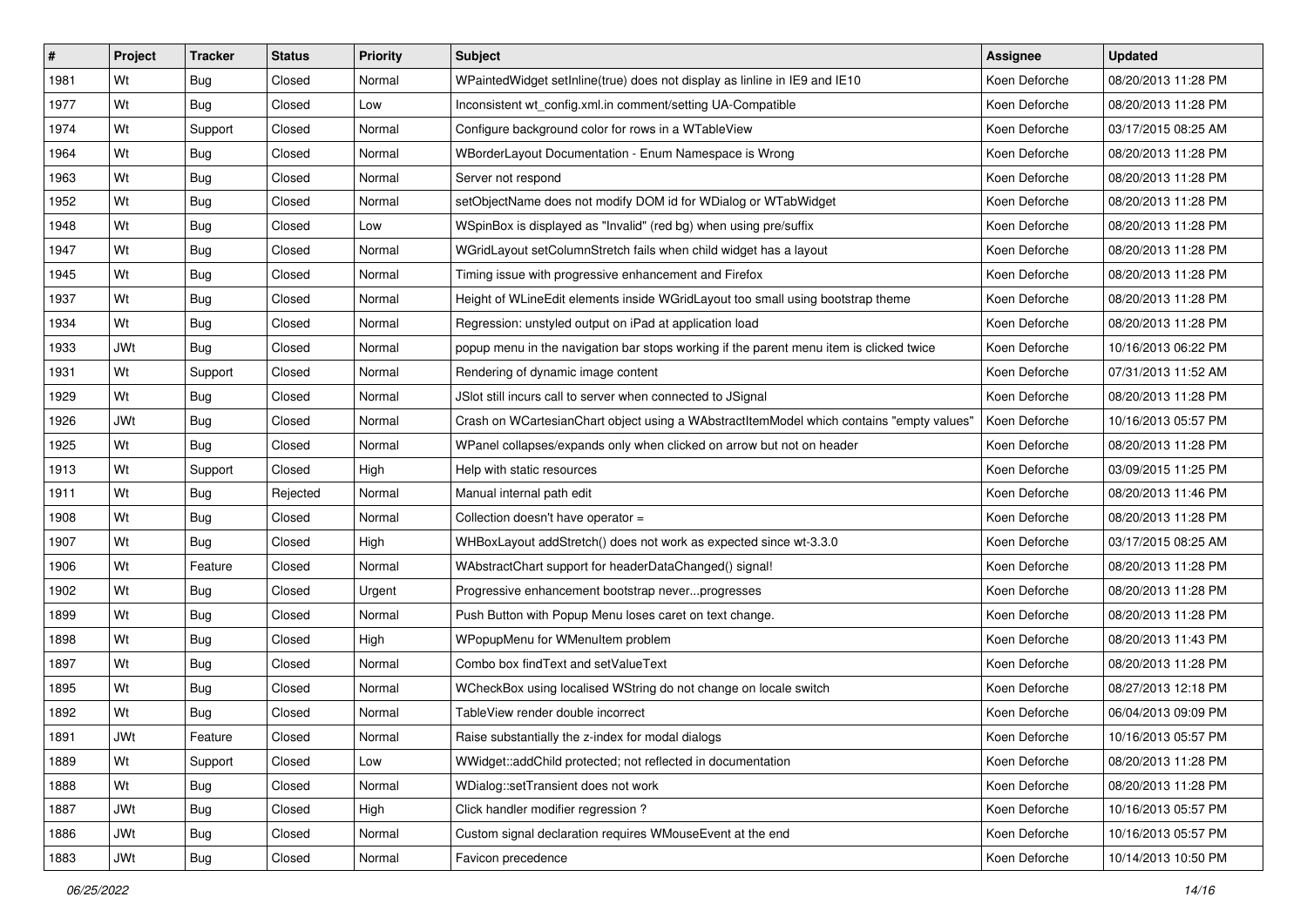| $\vert$ # | Project    | <b>Tracker</b> | <b>Status</b> | <b>Priority</b> | <b>Subject</b>                                                                                       | Assignee      | <b>Updated</b>      |
|-----------|------------|----------------|---------------|-----------------|------------------------------------------------------------------------------------------------------|---------------|---------------------|
| 1875      | Wt         | Support        | Closed        | Normal          | WDialog WMessageBox error in my project                                                              | Koen Deforche | 08/20/2013 11:28 PM |
| 1865      | Wt         | <b>Bug</b>     | Closed        | Low             | WLength errors logged by second "Create pdf" example in media/pdf-output                             | Koen Deforche | 08/20/2013 11:28 PM |
| 1864      | Wt         | Bug            | Closed        | Normal          | AppRoot in examples                                                                                  | Koen Deforche | 08/20/2013 11:28 PM |
| 1860      | Wt         | <b>Bug</b>     | Closed        | Normal          | problem with dbo postgres using schema and foreign keys                                              | Koen Deforche | 08/20/2013 11:28 PM |
| 1858      | Wt         | <b>Bug</b>     | Closed        | Normal          | Queued/pending browser events can cause display errors, e.g. tabs in bootstrap-themed<br>WTabWidget. | Koen Deforche | 08/20/2013 11:28 PM |
| 1857      | Wt         | <b>Bug</b>     | Closed        | High            | Access NULL pointer in WebSession.c                                                                  | Koen Deforche | 08/20/2013 11:28 PM |
| 1856      | Wt         | <b>Bug</b>     | Closed        | Normal          | WTable bad render in Chrome                                                                          | Koen Deforche | 08/20/2013 11:28 PM |
| 1852      | Wt         | <b>Bug</b>     | Closed        | Normal          | Schema Postgres                                                                                      | Koen Deforche | 07/31/2013 11:53 AM |
| 1850      | Wt         | <b>Bug</b>     | Closed        | Normal          | Firefox v20 problem with Wt 3.1.10                                                                   | Koen Deforche | 06/05/2013 08:56 PM |
| 1849      | Wt         | Feature        | Closed        | Normal          | WMenu API proporsal                                                                                  | Koen Deforche | 08/20/2013 11:28 PM |
| 1848      | Wt         | Feature        | Closed        | Normal          | WMenuItem API proporsal.                                                                             | Koen Deforche | 08/20/2013 11:28 PM |
| 1845      | Wt         | <b>Bug</b>     | Closed        | Normal          | Fix white/invisible text in selected tabs with IE and polished theme                                 | Koen Deforche | 08/20/2013 11:28 PM |
| 1843      | Wt         | <b>Bug</b>     | Closed        | Normal          | WResource/ WPushButton disable bug.                                                                  | Koen Deforche | 08/20/2013 11:28 PM |
| 1840      | Wt         | <b>Bug</b>     | Closed        | Normal          | WTabWidget tabs without explicit links do not respond without javascript                             | Koen Deforche | 08/20/2013 11:28 PM |
| 1839      | Wt         | Bug            | Closed        | Urgent          | Cross-site scripting in jPlayer                                                                      | Koen Deforche | 08/20/2013 11:28 PM |
| 1838      | Wt         | <b>Bug</b>     | Closed        | Normal          | SyncLock in 3.3.0                                                                                    | Koen Deforche | 08/20/2013 11:28 PM |
| 1837      | Wt         | Bug            | Closed        | Normal          | display error on WPanel                                                                              | Koen Deforche | 08/20/2013 11:28 PM |
| 1835      | Wt         | <b>Bug</b>     | Closed        | Normal          | AuthWidget inside a WContainer restarts WApplication                                                 | Koen Deforche | 08/20/2013 11:28 PM |
| 1834      | Wt         | <b>Bug</b>     | Closed        | Normal          | WPopupMenu stops working after click on item                                                         | Koen Deforche | 08/20/2013 11:28 PM |
| 1832      | Wt         | Feature        | Closed        | Normal          | <b>WLineEdit with PlaceHolderText</b>                                                                | Koen Deforche | 08/20/2013 11:28 PM |
| 1830      | Wt         | Support        | Closed        | High            | How i can remove Wt styles classes from menu?                                                        | Koen Deforche | 08/20/2013 11:28 PM |
| 1829      | Wt         | Bug            | Closed        | Normal          | Borderlayout and TreeView overflow                                                                   | Koen Deforche | 06/06/2013 01:14 PM |
| 1828      | Wt         | <b>Bug</b>     | Closed        | Normal          | Two second delay on default bootstrap load without javascript                                        | Koen Deforche | 10/01/2013 09:36 AM |
| 1824      | Wt         | <b>Bug</b>     | Closed        | Normal          | WTreeView emits more then one signal on click (only one being valid)                                 | Koen Deforche | 04/08/2013 10:03 PM |
| 1823      | Wt         | <b>Bug</b>     | Closed        | Normal          | WDialog fails with latest git                                                                        | Koen Deforche | 04/08/2013 11:55 AM |
| 1822      | Wt         | Feature        | Closed        | Normal          | WMessageBox default button                                                                           | Koen Deforche | 08/20/2013 11:28 PM |
| 1821      | Wt         | <b>Bug</b>     | Closed        | Normal          | Layout issue with Firefox                                                                            | Koen Deforche | 08/20/2013 11:28 PM |
| 1819      | Wt         | <b>Bug</b>     | Closed        | Low             | typo in WTemplate's description                                                                      | Koen Deforche | 04/08/2013 10:03 PM |
| 1818      | Wt         | <b>Bug</b>     | Closed        | Normal          | undefined reference to `Wt::Dbo::ptr <c>::isTransient() const'</c>                                   | Koen Deforche | 04/08/2013 10:03 PM |
| 1816      | Wt         | <b>Bug</b>     | Closed        | Low             | dialog window title with "&"                                                                         | Koen Deforche | 10/01/2013 09:36 AM |
| 1815      | Wt         | Bug            | Closed        | Normal          | WPushButton::setIcon() bug                                                                           | Koen Deforche | 08/20/2013 11:28 PM |
| 1813      | <b>JWt</b> | <b>Bug</b>     | Closed        | Normal          | Missing documentation for WItemDelegate.setTextFormat()                                              | Koen Deforche | 10/16/2013 05:57 PM |